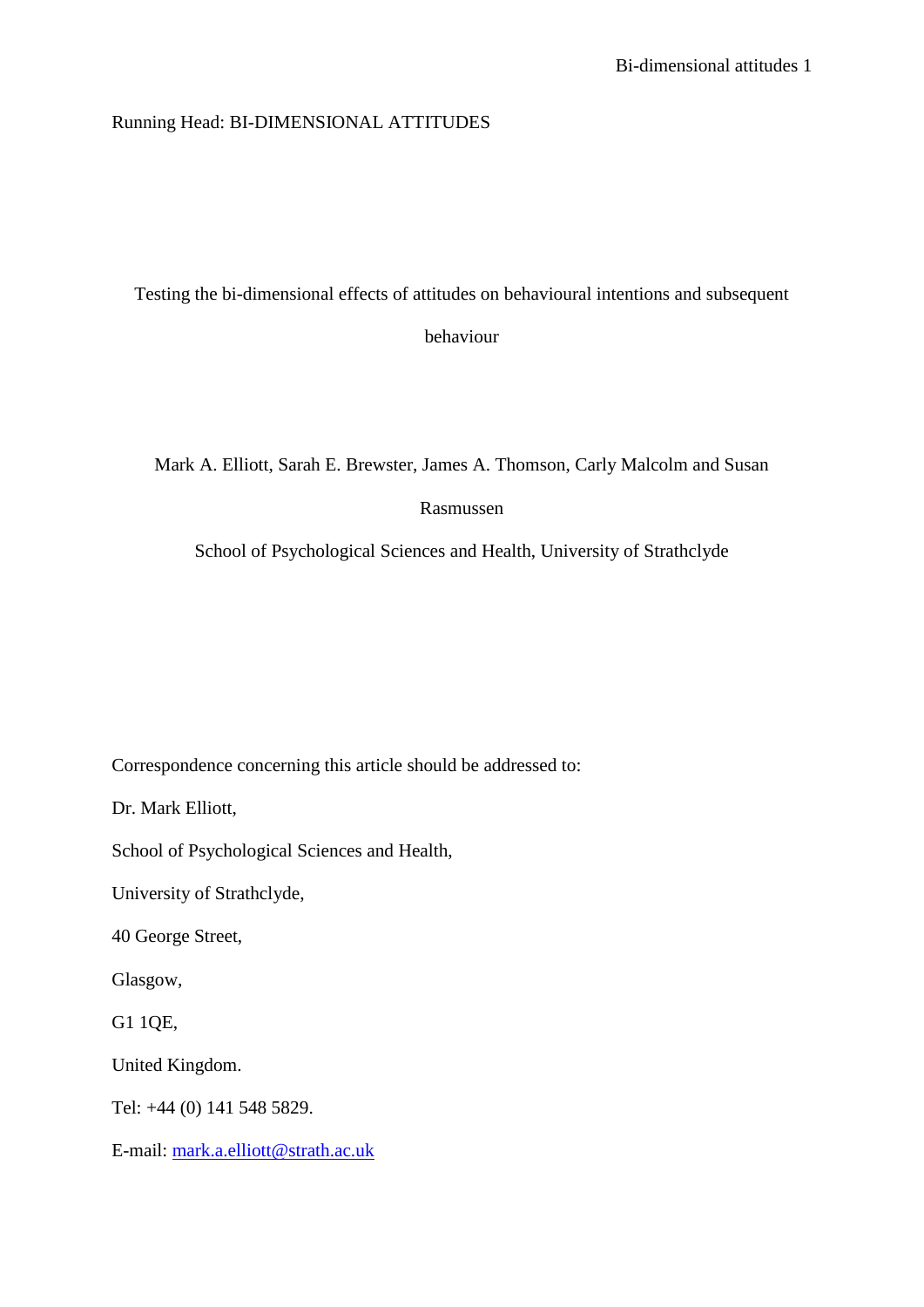#### Abstract

Attitudes are typically treated as unidimensional predictors of both behavioural intentions and subsequent behaviour. On the basis of previous research showing that attitudes comprise two independent, positive and negative dimensions, we hypothesised that attitudes would be bidimensional predictors of both behavioural intentions and subsequent behaviour. We focused on health-risk behaviours. We therefore also hypothesised that the positive dimension of attitude (evaluations of positive behavioural outcomes) would better predict both behavioural intentions and subsequent behaviour than would the negative dimension, consistent with the positivity bias/offset principle. In study 1 (cross sectional design), *N*=109 university students completed questionnaire measures of their intentions to binge-drink and the positive and negative dimensions of attitude. Consistent with the hypotheses, both attitude dimensions independently predicted behavioural intentions and the positive dimension was a significantly better predictor than was the negative dimension. The same pattern of findings emerged in study 2 (cross sectional design;  $N = 186$  university students) when we predicted intentions to binge-drink, smoke and consume a high-fat diet. Similarly, in study 3 (prospective design; *N*  $= 1232$  speed limit offenders), both the positive and negative dimensions of attitude predicted subsequent (6-month post-baseline) speeding behaviour on two different road types and the positive dimension was the better predictor. The implications for understanding the motivation of behaviour and the development of behaviour-change interventions are discussed.

KEY WORDS: Bi-dimensional attitudes; behavioural intentions; subsequent behaviour; health-risk; positivity bias/offset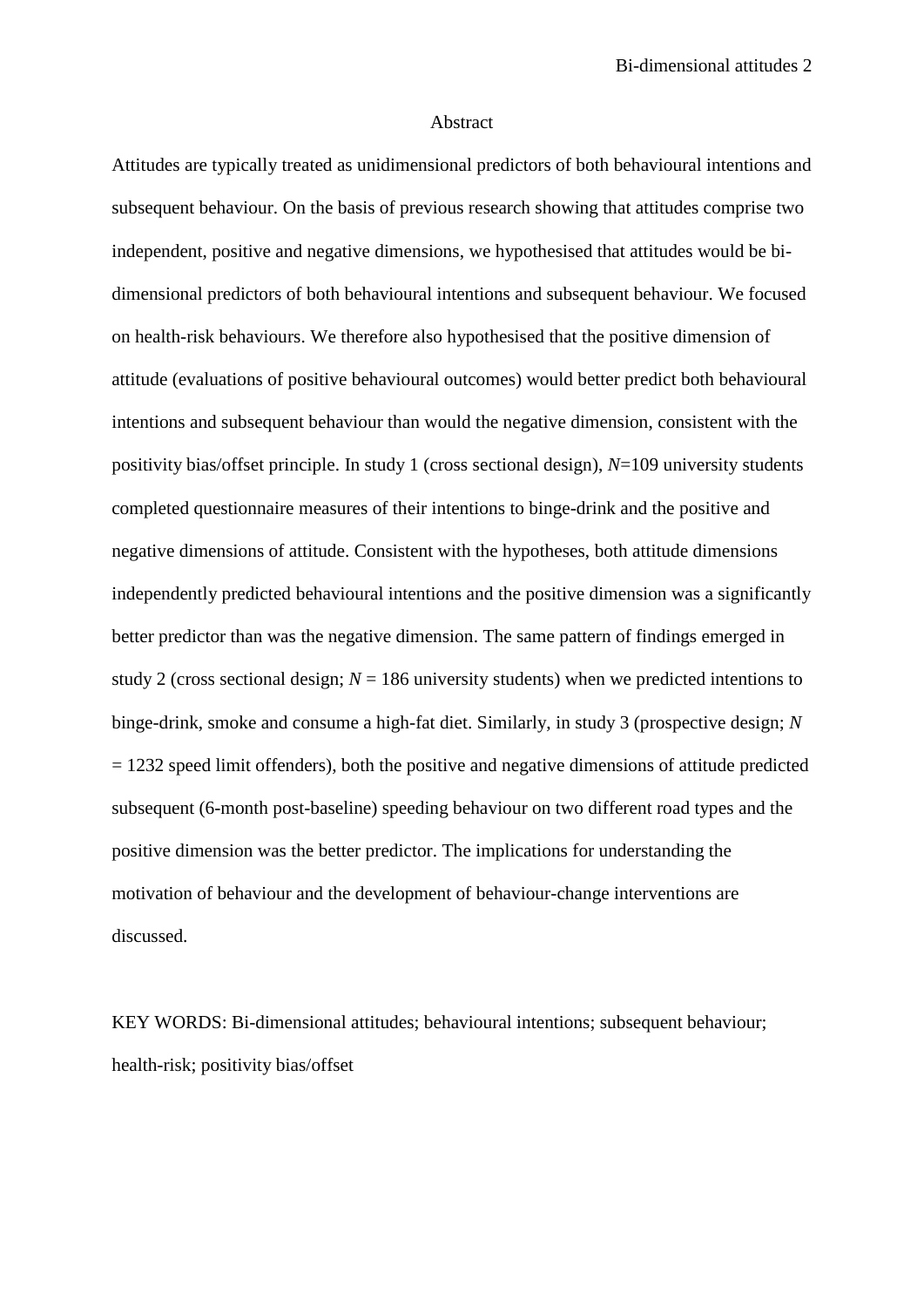## Introduction

A substantial number of studies have been conducted to test the relationship between attitudes, on the one hand, and behavioural intentions or subsequent behaviour, on the other. In these studies, attitudes are typically conceptualised as unidimensional constructs, meaning that individuals are held to evaluate behaviours along a single 'positive-negative' dimension. This unidimensional conceptualization of an attitude has a long tradition in social psychology (e.g., Fishbein, 1963; Osgood, Suci, & Tanenbaum, 1957; Thurstone, 1928). More recently, however, research has shown that attitudes are bi-dimensional constructs, meaning that individuals can evaluate the positivity and negativity of a behaviour separately along two independent, 'positive' and 'negative' dimensions (e.g., Conner et al., 2002). This raises the question of whether attitudes have bi-dimensional effects on behaviour. That is, do the positive and negative dimensions of attitude predict behaviour independently? Three studies are presented in this article, all of which were designed to test the potential bi-dimensional relationships between attitudes, on the one hand, and behavioural intentions (studies 1 and 2) or subsequent behaviour (study 3), on the other.

The bi-dimensional conceptualization of an attitude comes originally from the literature on attitudinal ambivalence (e.g., Kaplan, 1972). Attitudinal ambivalence is defined as a state in which an object or behaviour is simultaneously evaluated as both positive and negative (e.g., Thompson, Zanna, & Griffin, 1995). Unlike traditional conceptualizations of attitudes, this view implies that individuals do not integrate all of their evaluations of an object's positive and negative attributes (e.g., outcomes of a behaviour) into a single unidimensional, bipolar attitude (e.g., 'for me, performing behaviour X is: bad/good'). Instead, individuals are held to evaluate the positive and negative attributes of an object on separate unipolar dimensions (e.g., 'for me, the positive outcomes associated with behaviour X are: not at all positive/extremely positive'), thereby allowing the coexistence of both positive and negative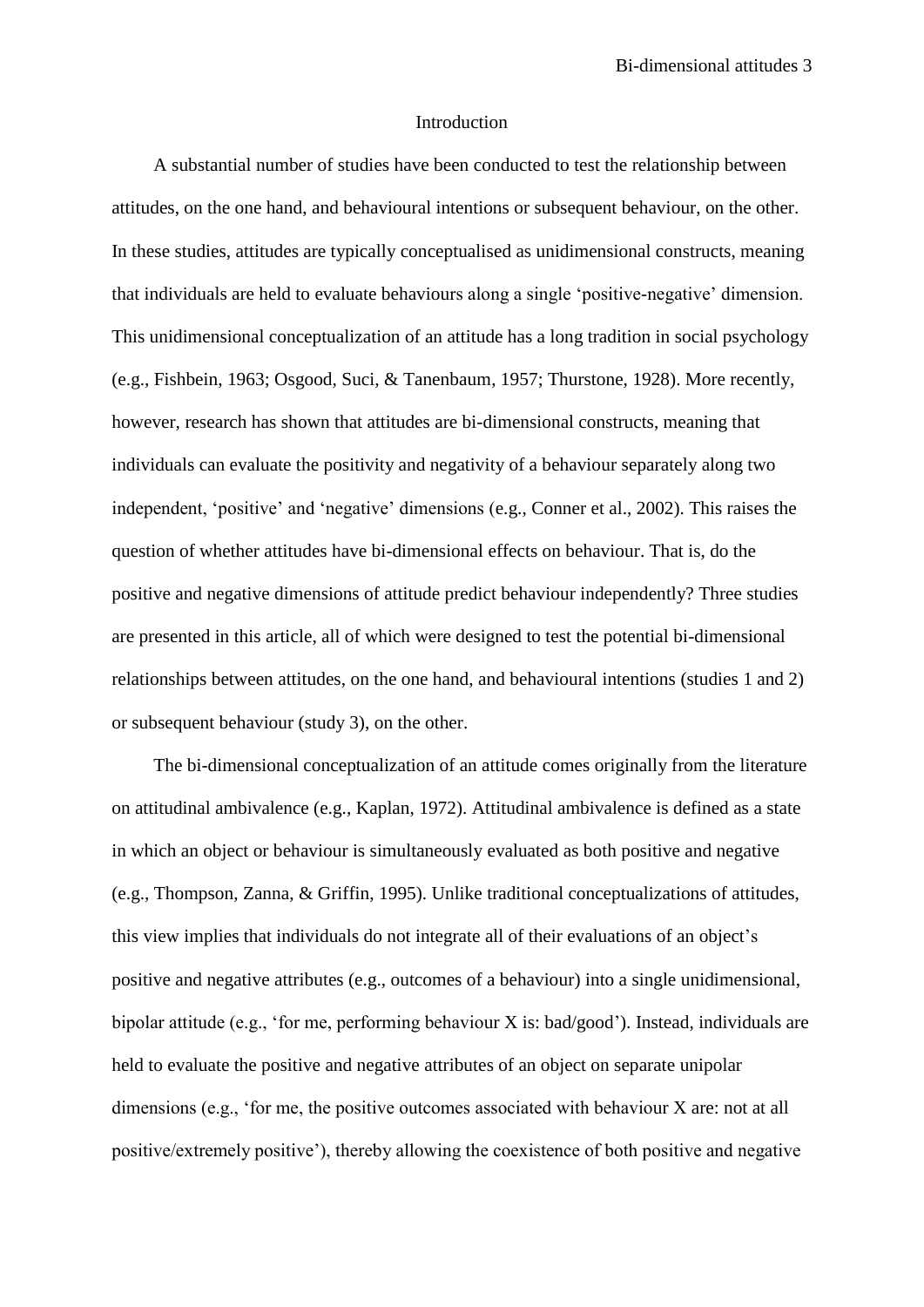attitudes towards the same object.

Empirical support for the bi-dimensional conceptualization of an attitude comes from factor analytic studies, which demonstrate that evaluations of positive and negative objectattributes load onto two independent dimensions (e.g., Conner, et al., 2002). However, attitudes have continued to be treated as unidimensional constructs in tests of the attitudeintention and attitude-behaviour relationships (for reviews see McEachan, Conner, Taylor, & Lawton, 2011; Wallace, Paulson, Lord, & Bond, 2005). Paradoxically, attitudes have even been treated as unidimensional predictors of behaviour in studies of attitudinal ambivalence (see Conner & Sparks, 2002). In these studies, a primary focus has been to establish that attitudinal ambivalence is a facet of attitude strength, with lower levels of ambivalence equating to stronger, better-formed attitudes. In contrast with the bi-dimensional view of attitudes, the assumption is that the positive and negative attitude dimensions are integrated into an overall (i.e., unidimensional, bipolar) attitude, the strength of which is dictated by the degree of evaluative conflict between the positive and negative dimensions. In accordance with this assumption, and on the basis that attitude-behaviour correspondence increases with attitude strength (e.g., Glasman & Albarracín, 2006; Kraus, 1995), researchers have derived overall measures of attitudinal ambivalence from items designed to measure separately the positive and negative dimensions of attitude, and demonstrated that they attenuate the relationship between unidimensional measures of attitudes, on the one hand, and measures of behavioural intentions or subsequent behaviour, on the other (see Conner & Sparks, 2002). Notwithstanding the importance of this research, a serious acceptance of the bi-dimensional view of attitudes requires that the positive and negative dimensions are treated as independent predictors of behaviour.

While no studies have been conducted to test the potential bi-dimensional effects of attitudes on behaviour, we acknowledge that the independent effects of positive and negative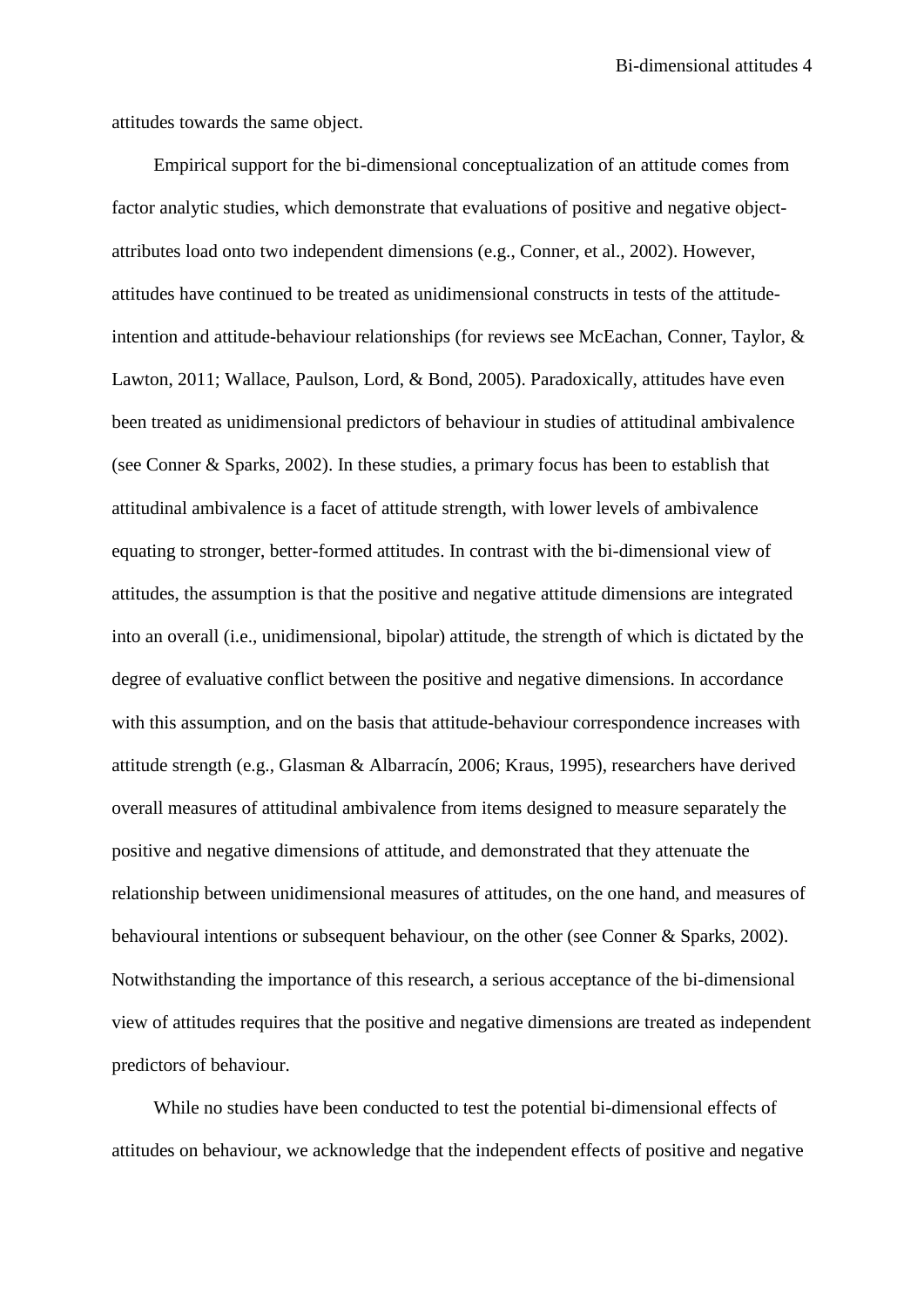*expectancy beliefs* have been tested in several studies (e.g., Anderson, Pollak, & Wetter, 2002; Fromme, Katz, & Rivet, 1997; Lawton, Conner, & Parker, 2007; Lee, Greely, & Oei, 1999). These studies show that behavioural performance increases both with the extent to which positive outcomes are expected and negative outcomes are unexpected. However, expectancy beliefs are antecedent to attitudes (e.g., Ajzen, 1985; Fishbein & Ajzen, 1975), meaning that the potential bi-dimensional effects of the proximal motivational determinants of behaviour have not yet been established. Additionally, studies of expectancy beliefs require participants to rate the likelihood of behavioural outcomes that have been coded dichotomously by researchers as either positive or negative (e.g., Lawton et al., 2007). Equal valence is therefore implicitly assumed across both participants and outcomes. This is problematic because the extent to which a behaviour (e.g., smoking) is initiated by an expected outcome (e.g., 'a nicotine hit') is contingent upon the degree of valence that individuals attach to that outcome (e.g., Ajzen, 1985; Fishbein & Ajzen, 1975), and equal valence assumptions ignore both between- and within-participant variation in outcome evaluations (e.g., Conner, Kirk, Cade, & Barrett, 2001; Elliott, Armitage, & Baughan, 2005).

The primary aim of this research, therefore, was to test the bi-dimensional effects of attitudes on behaviour. We hypothesised that both the positive and negative dimensions of attitude will predict behaviour independently. We tested this hypothesis in the context of health-risk behaviours: binge-drinking, smoking, consumption of a high saturated fat diet and exceeding the speed limit. These behaviours were chosen because they are commonly associated with conflicting sources of motivation (e.g., positive and negative outcomes), which gives rise to both positive and negative evaluations and, therefore, bi-dimensional attitudes (Conner & Sparks, 2002).

A secondary aim of this research was to test potential asymmetries in the relationships between bi-dimensional attitudes and our selected range of target behaviours. Previous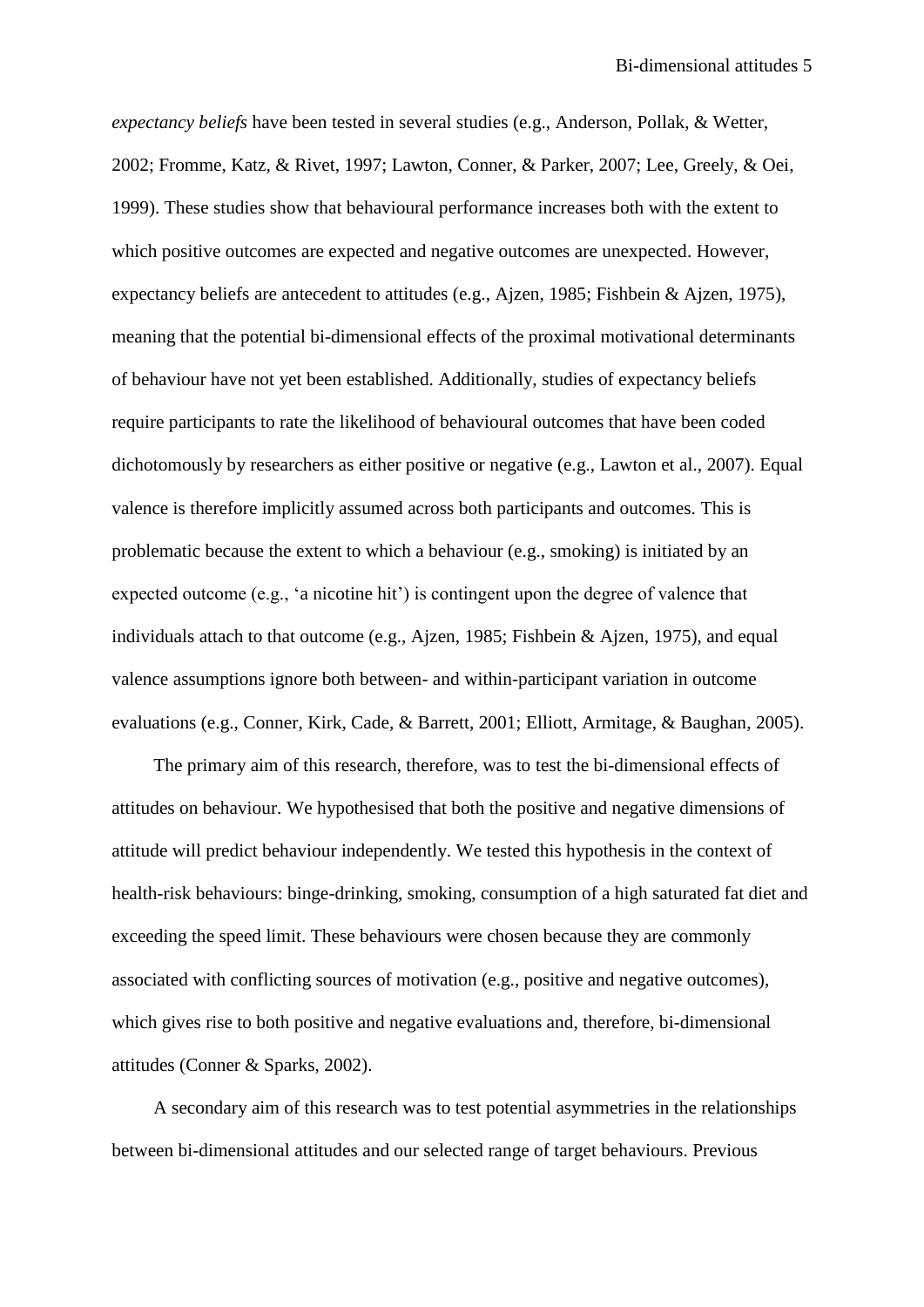research on positive and negative asymmetries (e.g., Peeters & Czapinski, 1990; Rozin & Royzman, 2001) gives rise to two possibilities. The first possible asymmetry is that the negative dimension of attitude will be more predictive of behaviour than will the positive dimension. This asymmetry is derived from the 'negativity bias'. This bias refers to the widespread tendency for negative events (e.g., punishments, losses, undesirable outcomes) to have greater urgency than positive events (e.g., rewards, gains, desirable outcomes) in situations where the positives and the negatives have equivalent status (see Baumeister, Bratslavsky, Finkenauer, & Vohs, 2001). The second possible asymmetry is that the positive dimension of attitude will be more predictive of behaviour than will the negative dimension. This asymmetry is based on the 'positivity bias' (e.g., Boucher & Osgood, 1969) and the related 'positivity offset principle' (e.g., Cacioppo, Gardner, & Berntson, 1997). These biases refer to the tendency for individuals to pay more weight to positive than negative events in situations where the positives are the most likely occurrence (positivity bias), or where the negatives are unlikely or distant (positivity offset).

In this research, we hypothesised that the positive dimension of attitude would be a better predictor of behaviour than would the negative dimension. We hypothesised this asymmetry for several reasons. First, the outcomes that are characteristic of health-risk behaviours are better aligned with the conditions necessary for the positivity bias/offset principle than the negativity bias. More specifically, the positive outcomes that are commonly associated with behaviours such as smoking (e.g., 'nicotine hit'), binge-drinking (e.g., 'socialisation'), the consumption of a high saturated-fat diet (e.g., 'pleasant taste') and exceeding the speed limit (e.g., 'getting to destination quickly') are generally guaranteed, frequently experienced and immediately gratifying. On the other hand, many of the negative outcomes of these behaviours (e.g., 'lung cancer', 'liver disease', 'weight-gain', 'traffic crashes') tend to be more uncertain, infrequent or distal. Even the more probable and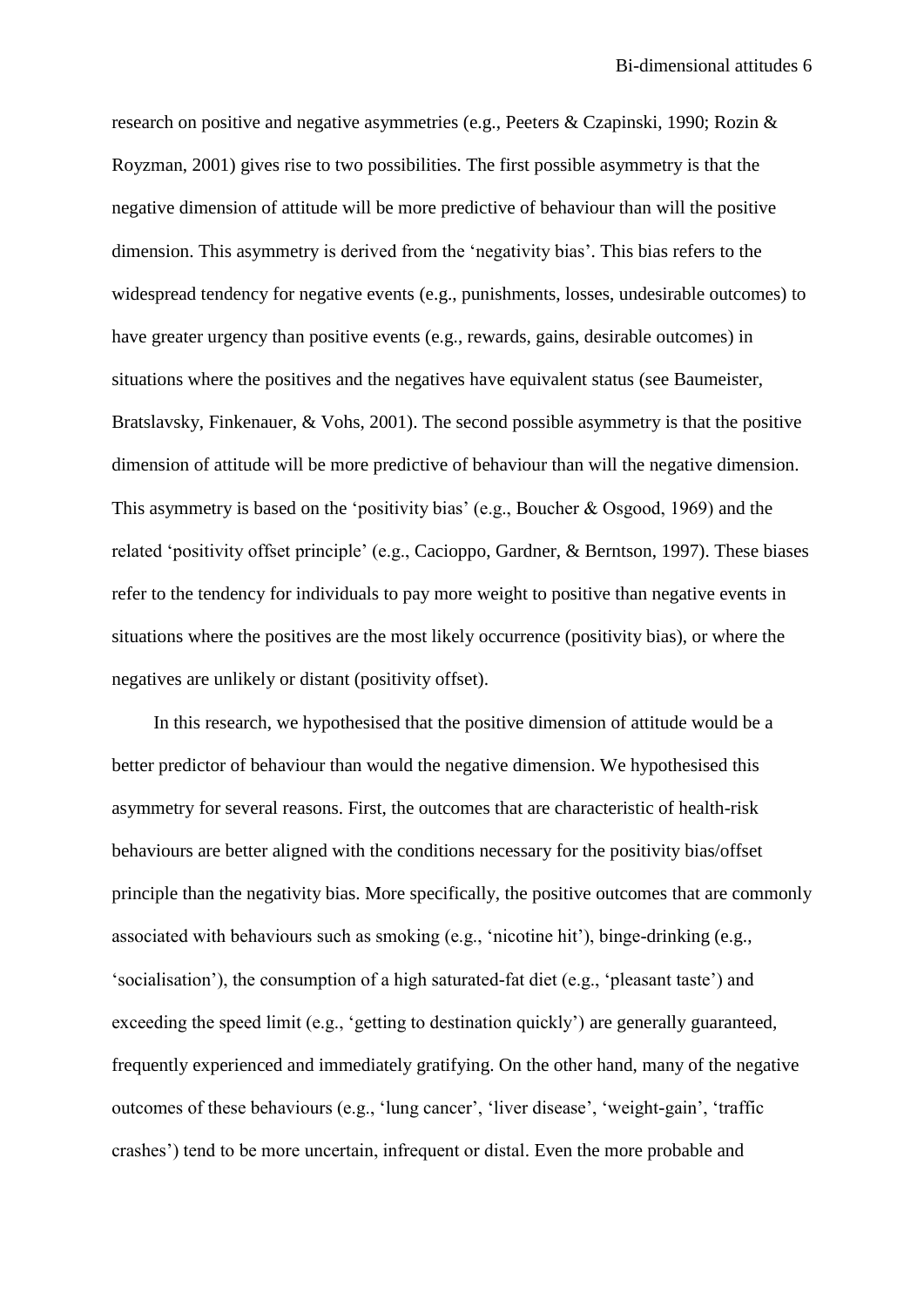proximal negative outcomes of health-risk behaviours (e.g., hangover following excessive alcohol consumption or feelings of guilt following an episode of unhealthy eating) tend be take second place to the positive outcomes in the temporal sequencing of events. Additionally, individuals tend to possess illusory control beliefs (e.g., Langer, 1975), meaning that they exaggerate both the perceived likelihood of positive outcomes and perceptions of control over negative outcomes (e.g., McKenna, 1993; Thompson, 1999). Under these circumstances, therefore, evaluative information associated with positive outcomes (i.e., the positive dimension of attitude) is likely to dictate behavioural performance to a greater extent than evaluative information associated with negative outcomes.

The next reason why we expected the positive dimension of attitude to better predict health-risk behaviours than the negative dimension is that the positive dimension is likely to be stronger (e.g., more stable and accessible in memory) for this particular class of behaviours. In particular, the positive outcomes of health-risk behaviours tend to be experienced directly whereas many of the negative outcomes tend to be experienced indirectly (e.g., through knowing someone who has experienced those outcomes or media campaigns), and research shows that attitudes formed on the basis of direct experience are stronger, and thus more predictive of behaviour, than are attitudes formed on the basis of indirect experience (e.g., Doll & Ajzen, 1992; Glasman & Albarracín, 2006; Kraus, 1995). Furthermore, the greater frequency and immediacy of positive outcomes relative to negative outcomes is likely to reinforce the positive dimension of attitude at the expense of the negative dimension.

Finally, the above cited studies of expectancy beliefs have typically produced findings that are in line with our hypothesised asymmetrical relationships between bi-dimensional attitudes and health-risk behaviours. For instance, Anderson et al. (2002) showed that more positive than negative expectancy beliefs were correlated with smoking behaviour. Lee et al.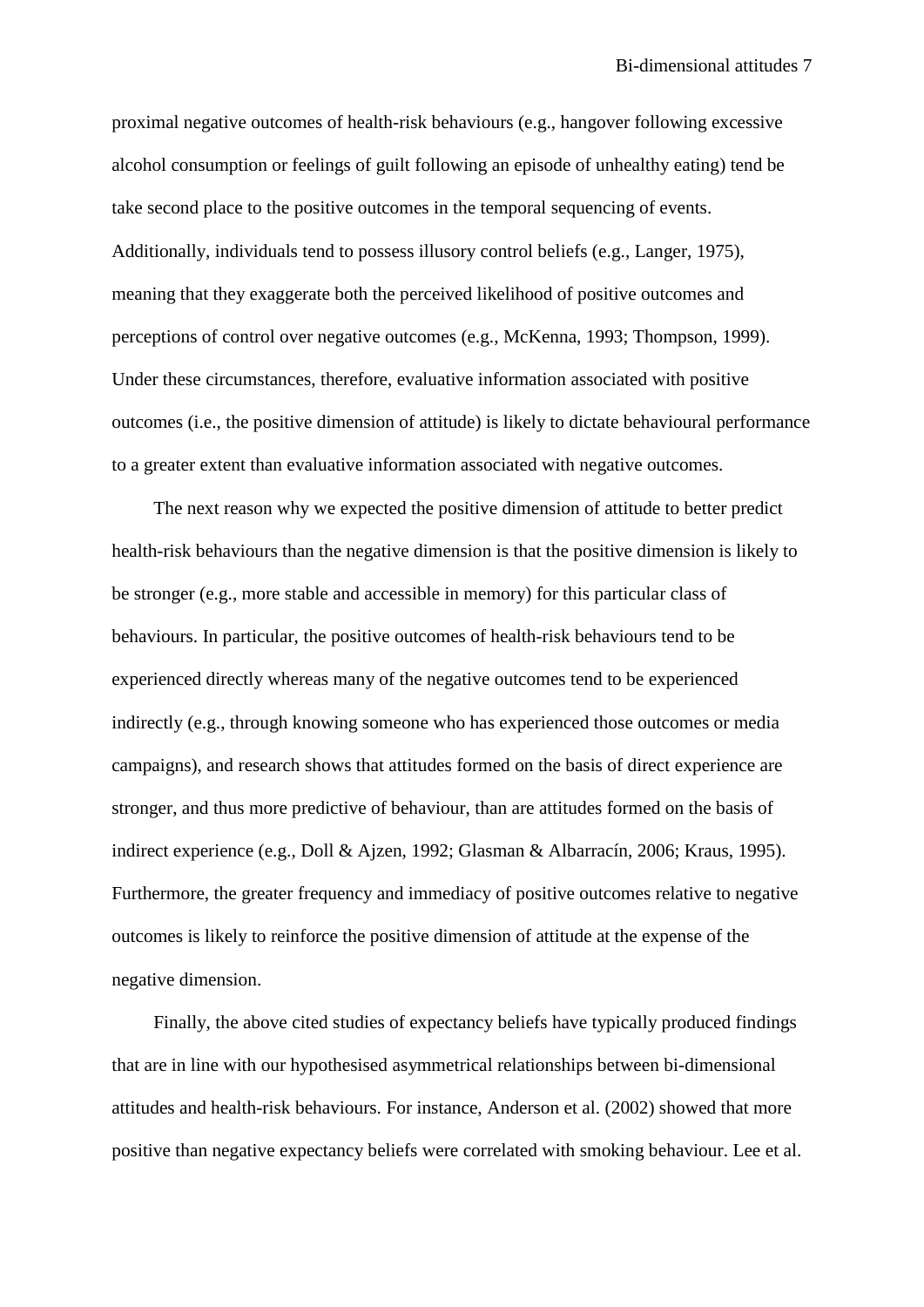(1999) showed that positive expectancy beliefs accounted for more variance in the quantity of alcohol consumed per drinking session than did negative expectancy beliefs. Fromme et al. (1997) showed that positive expectancies had larger standardised beta weights than did negative expectancies in a series of regression models predicting risk-taking across a range of behaviours including drug-use, heavy-drinking, and engagement in illegal activities such as drink-driving. Only Lawton et al. (2007, study 1) provided evidence that negative expectancy beliefs might be more predictive of health-risk behaviours than positive expectancy beliefs. These researchers found that expectations of negative affective consequences had larger standardised beta weights than did expectations of the positive affective consequences in the prediction of both self-reported and objectively assessed speeding behaviour. However, the absolute difference in the magnitude of the beta weights was somewhat small and not subjected to tests of statistical significance (for self-reported speeding:  $\beta = -.35, p < .001$ ) versus  $β = .24$ ,  $p < .001$ ; for objectively assessed speeding:  $β = -.21$ ,  $p < .01$  versus  $β = .13$ ,  $p$ < .05). Also, a second study by Lawton et al. (2007) showed that positive expectancy beliefs had much larger standardised beta weights than did negative expectancy beliefs in the prediction of both self-reported ( $\beta = 43$ ,  $p < .001$  versus -.17,  $p < .001$ ) and objectively measured (.31,  $p < .001$  versus  $-.12$ ,  $p < .05$ ) smoking behaviour, consistent with the general trend in the literature.

## *Aims & Hypotheses*

To summarise, the primary aim of this research was to test the potential bi-dimensional effects of attitudes on behaviour. Therefore, hypothesis 1 was that the positive and negative dimensions of attitude would both independently predict behavioural intentions (studies 1 and 2) and subsequent behaviour (study 3). A secondary aim was to test the potential asymmetry in the relationship between bi-dimensional attitudes and behaviour. Given the focus on health-risk behaviours, hypothesis 2 was that the positive dimension of attitude would be a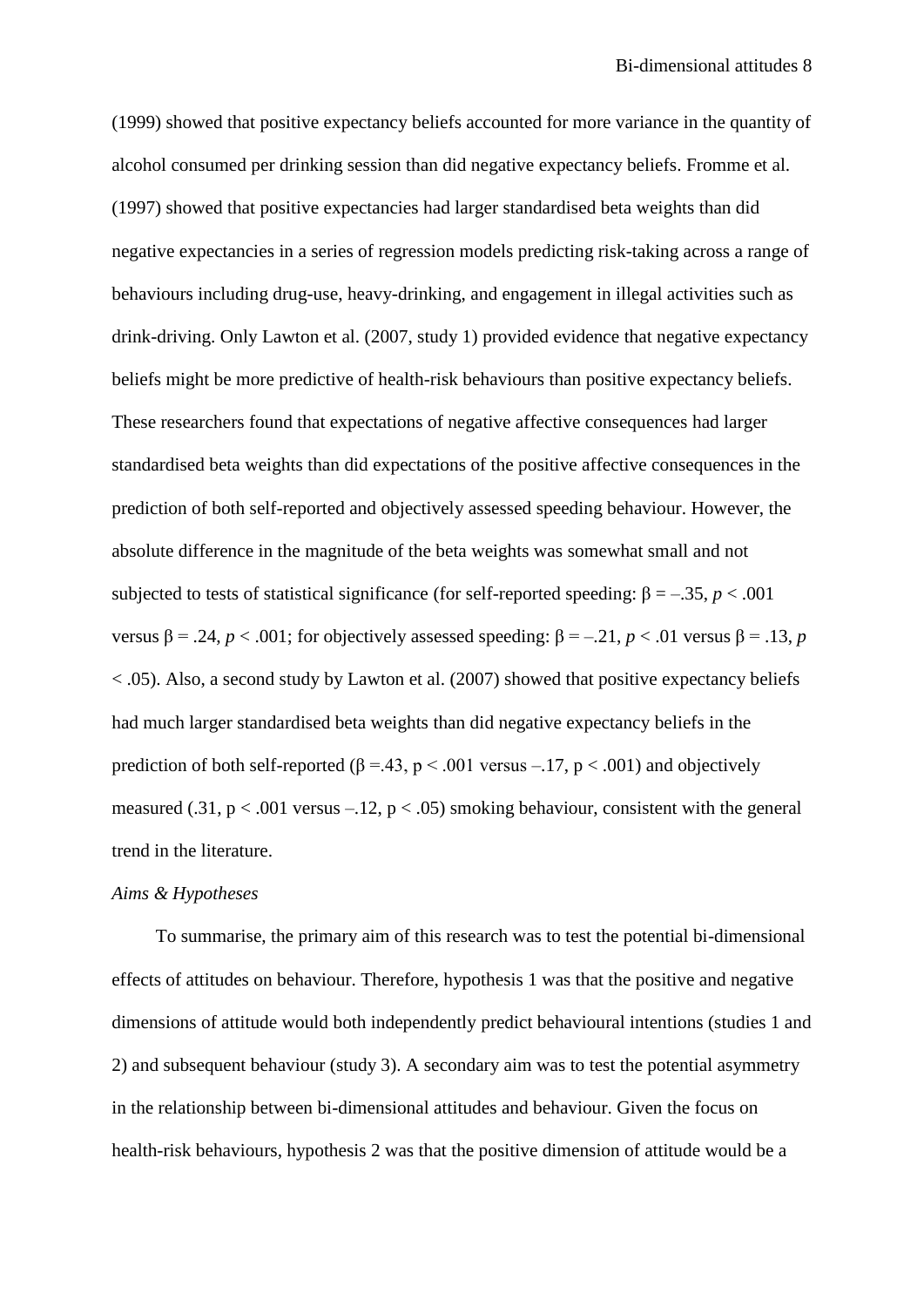better predictor of both behavioural intentions and subsequent behaviour than would the negative dimension.

## Study 1

Study 1 was designed to provide an initial test of the potential bi-dimensional relationships between attitudes and behavioural intentions. The target behaviour was bingedrinking.

## *Method*

*Participants.*  $N = 109$  students were sampled from a university in the west of Scotland following advertisements placed on virtual learning environments and notice boards around campus, and announcements made in lectures asking for volunteers. All participants completed the study in full. The mean age of the sample was 20.26 years old  $(SD = 1.88)$  and 78% was female. Given that official statistics show that females comprise 56% of students at Higher Education Institutions in Scotland (Scottish Government, 2013), the data were weighted to statistically correct the sampled gender bias. However, the same pattern of findings emerged whether the weighted or non-weighted data were used.<sup>1</sup>.

*Design and procedure.* A cross sectional design was employed. Each participant selfcompleted a questionnaire that measured their intention to binge-drink and the positive and negative dimensions of their attitude. The questionnaire was constructed and delivered online, using Qualtrics Survey Design and Administration Software. After volunteering, each participant was asked for an email address to which the web-link to the questionnaire was sent. At the start of the questionnaire, the participants were told that the study was an investigation into students' attitudes towards binge-drinking. They were also told that participation would be anonymous and involve the completion of one questionnaire to which there would be no right or wrong answers.

*Measures*. Given that this study focused on just one behaviour it was possible to use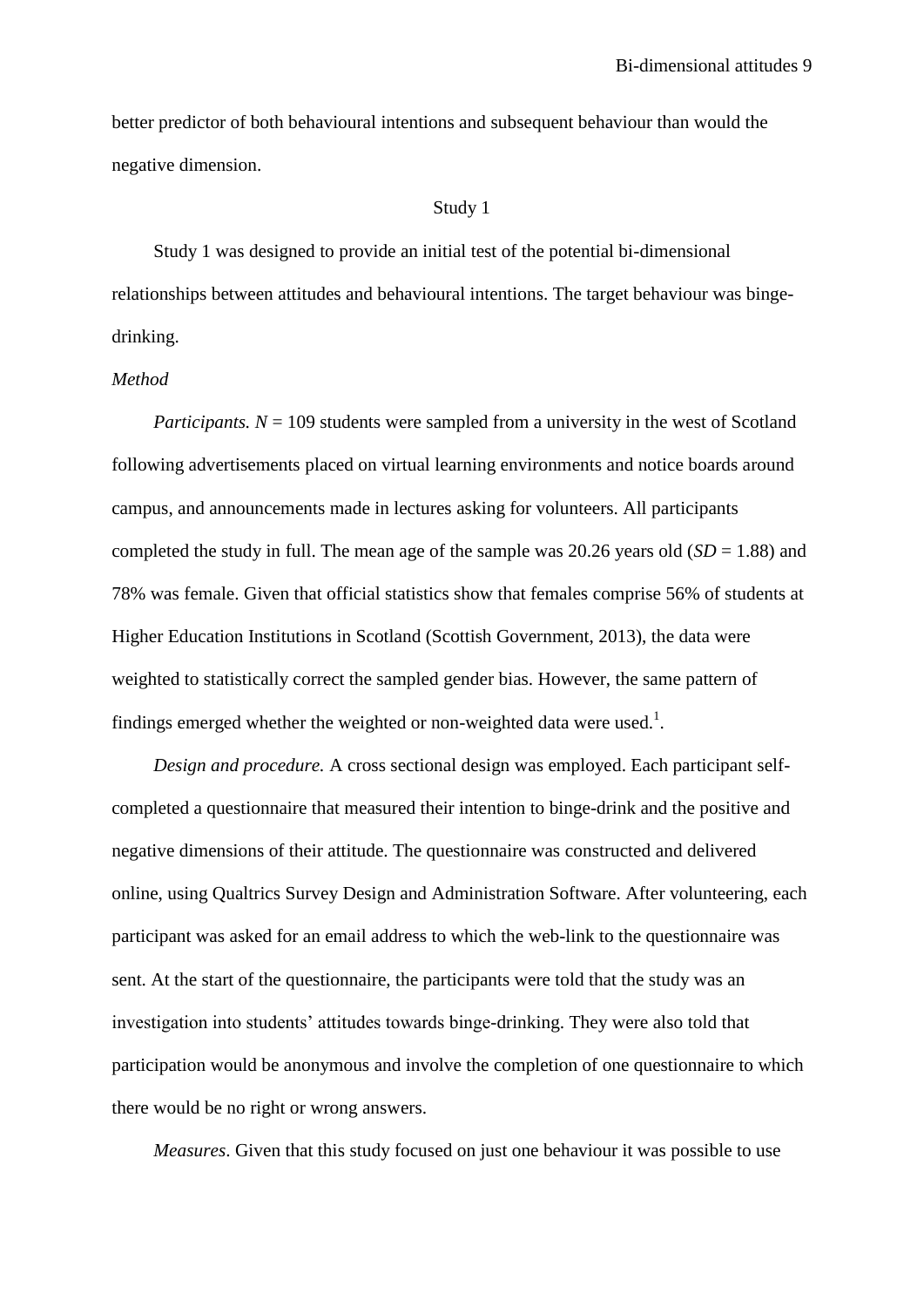multiple items to measure behavioural intentions and each dimension of attitude without unduly increasing the risk of participant attrition or fatigue (e.g., Hart, Rennison, & Gibson, 2005). The participants responded to each item using a 9-point scale (scored 1 to 9). The items were presented in a pseudo random order to avoid potential order effects. Intention to binge-drink was measured with four items: "Do you intend to binge-drink over the next month?" (*definitely no* to *definitely yes*); "Do you plan to binge-drink over the next month?" (*definitely no* to *definitely yes*); "I want to binge-drink over the next month" (*strongly disagree* to *strongly agree*); and "How likely/unlikely is it that you will binge-drink over the next month?" (*extremely unlikely* to *extremely likely*). The mean of these items served as a composite measure of behavioural intention for use in the data analyses. In line with research on attitudinal ambivalence, unipolar split semantic differential scales (Kaplan, 1972) were used to measure the positive and negative dimensions of attitude. These items required the participants to rate separately the positive and negative attributes of binge-drinking. For example, the participants were asked to "think only about the positive (negative) outcomes that you associate with binge-drinking" and to rate "how positive (negative) are they?" (*not at all positive [negative]* to *extremely positive [negative]*). In total, the participants responded to six items that required them to evaluate the positive attributes of binge-drinking (positive, beneficial, rewarding, fun, pleasant, enjoyable) and six items that required them to evaluate the negative attributes (negative, harmful and unrewarding, boring, unpleasant and unenjoyable).<sup>2</sup> The mean of the positive items served as a composite measure of the positive dimension of attitude and the mean of the negative items served as a composite measure of the negative dimension.

# *Results*

*Discriminant validity.* The items used to measure the positive and negative dimensions of attitude were subjected to a principal components analysis with varimax rotation (see table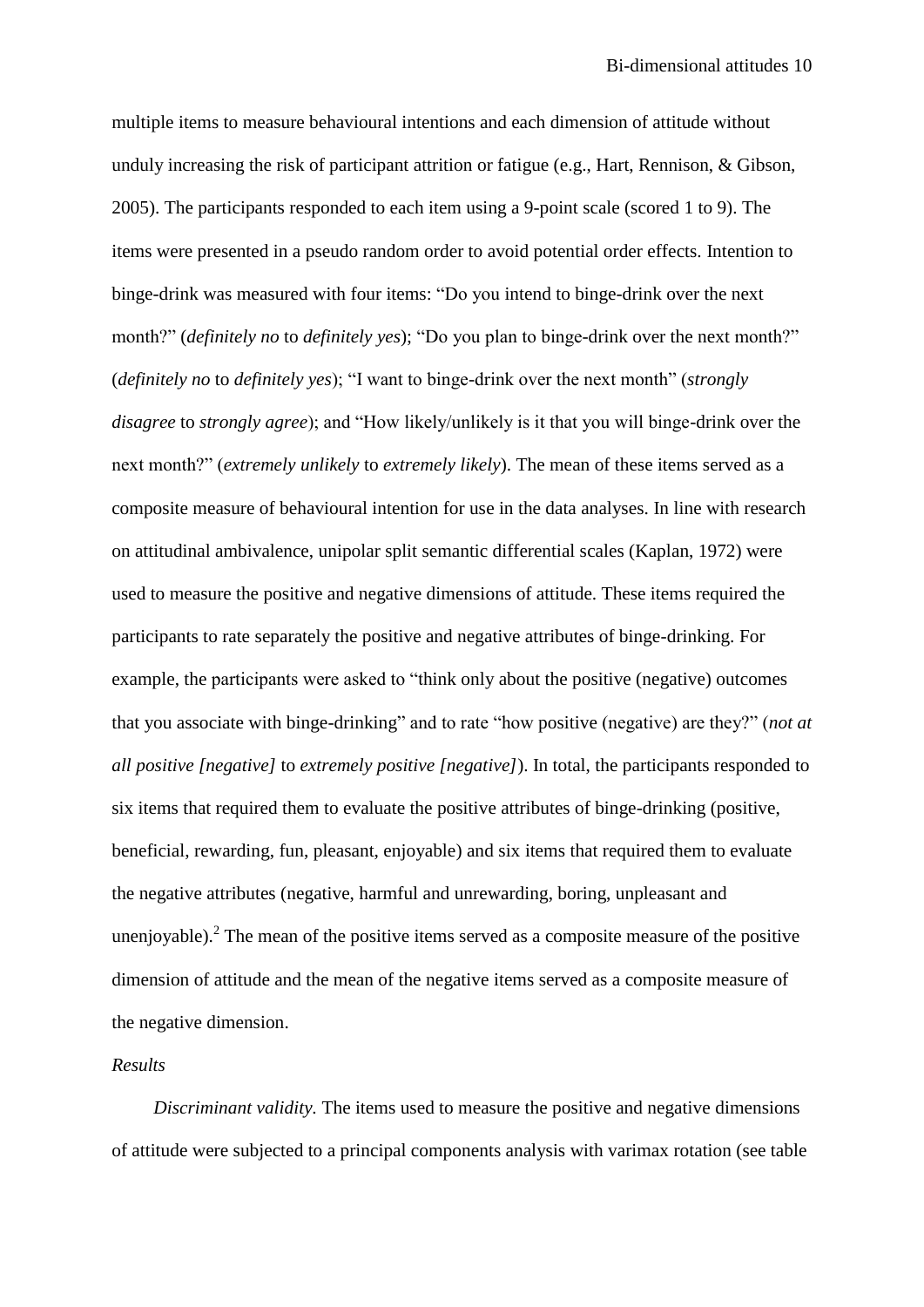1). The results provided strong support for the independence of the two attitude dimensions. Two factors emerged from the data with Eigen-values greater than 1. The rotated factors accounted for 59% of the variance in the correlation matrix. Using a cut-off value of 0.40, all of the items used to measure the positive dimension of attitude loaded only onto factor 1 and all of the items used to measure the negative dimension of attitude loaded only onto factor 2.

*Descriptive statistics and correlations.* The Cronbach's alphas, sample means, standard deviations and correlations for the composite measures of behavioural intention and the two dimensions of attitude are shown in table 2. The Cronbach's alphas show that the reliability of each scale was  $\alpha = 0.73$  or higher, indicating good reliability (Nunnally, 1978). The sample means show that the participants, on average: intended to binge-drink to a moderate extent, and evaluated the positive outcomes of binge-drinking as moderately positive and the negative outcomes as moderately to very negative. The correlations show that the two attitude dimensions were correlated negatively. However, in line with the findings from the factor analysis, the correlation coefficient was just  $r = -.17$  ( $p < .05$ ), easily satisfying Tabachnick and Fidell's (1996) established criterion for demonstrating the independence of constructs (*r*  $< 0.70$ ). The correlations also show that the positive dimension of attitude was correlated positively with behavioural intentions, whereas the negative dimension was correlated negatively with behavioural intentions.

*Predicting behavioural intentions.* A multiple linear regression was conducted to test the potential bi-dimensional effects of attitudes on behavioural intentions. The dependent variable was intention to binge-drink. The independent variables were the positive and negative dimensions of attitude. As table 3 shows, the two dimensions of attitude together accounted for 38% of the variance in behavioural intentions. In support of hypothesis 1, both dimensions of attitude were significant independent predictors. In support of hypothesis 2, the positive dimension had a significantly larger beta weight than did the negative dimension (see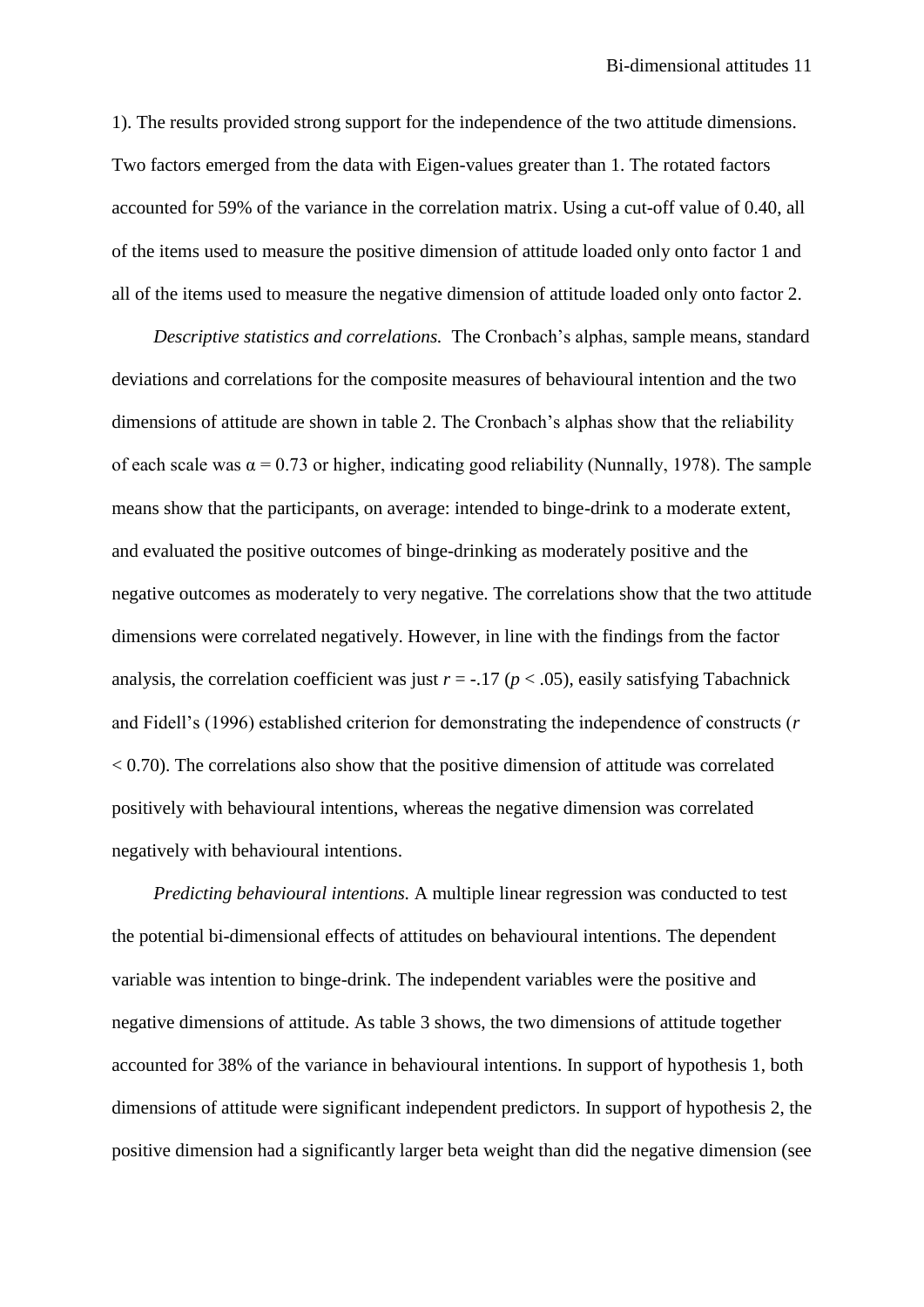*t* for difference statistics).

## *Discussion*

Study 1 shows that the positive and negative dimensions of attitude are independent predictors of university students' intentions to binge-drink. The study also shows that the positive dimension of attitude is a significantly better predictor of binge-drinking intentions than is the negative dimension. Whilst these findings are consistent with the hypotheses, a limitation of study 1 is that it focused on just one health-risk behaviour. The question therefore arises as to whether the findings generalise to other behaviours. A second study was therefore designed.

## Study 2

The aim of study 2 was to test whether the findings from study 1 generalise across health-risk behaviours. This study focused on binge-drinking, eating a high saturated fat diet and cigarette smoking.

# *Method*

*Participants.*  $N = 193$  students were sampled from the same university as in study 1, using the same recruitment procedures (but note that none of the participants who took part in study 2 participated in the previous study). All participants completed the study. The mean age of the sample was  $26.12$  years old (SD = 10.24) and 68% was female. As in study 1, the sampled gender bias was statistically corrected but the same pattern of findings emerged from both the weighted and non-weighted data. $3$ 

*Design and procedure.* Everything was the same as in study 1, except that the questionnaires focused on three target behaviours instead of just one and therefore single rather than multiple item measures of each construct were employed so as to minimise attrition and possible fatigue biases (e.g., Hart et al., 2005).

*Measures.* The participants responded to all items using 9-point scales (scored 1 to 9).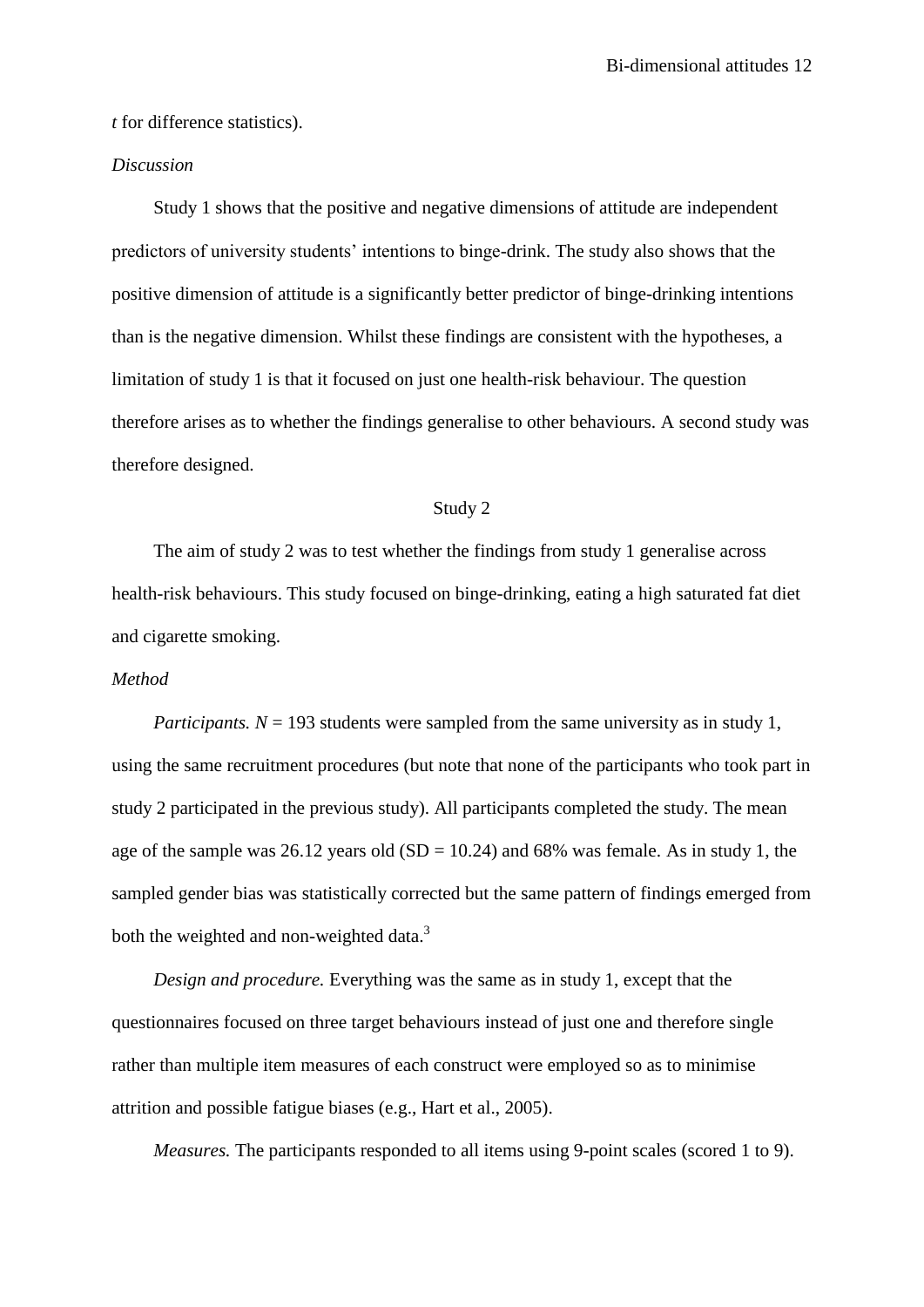Intentions to perform each behaviour were measured by asking the participants: "How much do you intend to [eat a high saturated fat diet/binge-drink/smoke] in the future?" (*not at all* to *very much*). The positive dimension of attitude was measured separately for each behaviour by asking the participants to "think only about the positive outcomes associated with [eating a high saturated fat diet/binge-drinking/smoking]" and to rate "how positive are they?" (*not at all positive* to *extremely positive*). The negative dimension of attitude was also measured separately for each behaviour by asking the participants to "think only about the negative outcomes associated with [eating a high saturated fat diet/binge-drinking/smoking]" and to rate "how negative are they?" (*not at all* negative to *extremely* negative).

# *Results*

*Descriptive statistics and correlations.* The sample means in table 4 show that the participants had, on average, moderate intentions to binge-drink and eat a high saturated fat diet but low intentions to smoke. Additionally, the participants evaluated the positive outcomes of binge-drinking and eating a high saturated fat diet as moderately positive, on average, and the negative outcomes of these behaviours as moderately negative. For smoking, the positive outcomes were not rated very positively and the negative outcomes were rated very negatively.

Consistent with the findings from study 1, table 4 also shows that the positive and negative dimensions of attitude were not correlated highly. The mean correlation across the three behaviours was just  $r = -0.30$  (mdn  $r = -0.31$ ) and the correlation did not exceed  $r = -0.33$ for any behaviour. Also in line with study 1, table 4 shows that the positive dimension of attitude was correlated positively with intentions to perform each behaviour and the negative dimension was correlated negatively with behavioural intentions.

*Predicting behavioural intentions.* Following the analytical procedure used in study 1, each behaviour was analysed in a separate multiple regression. In each analysis, behavioural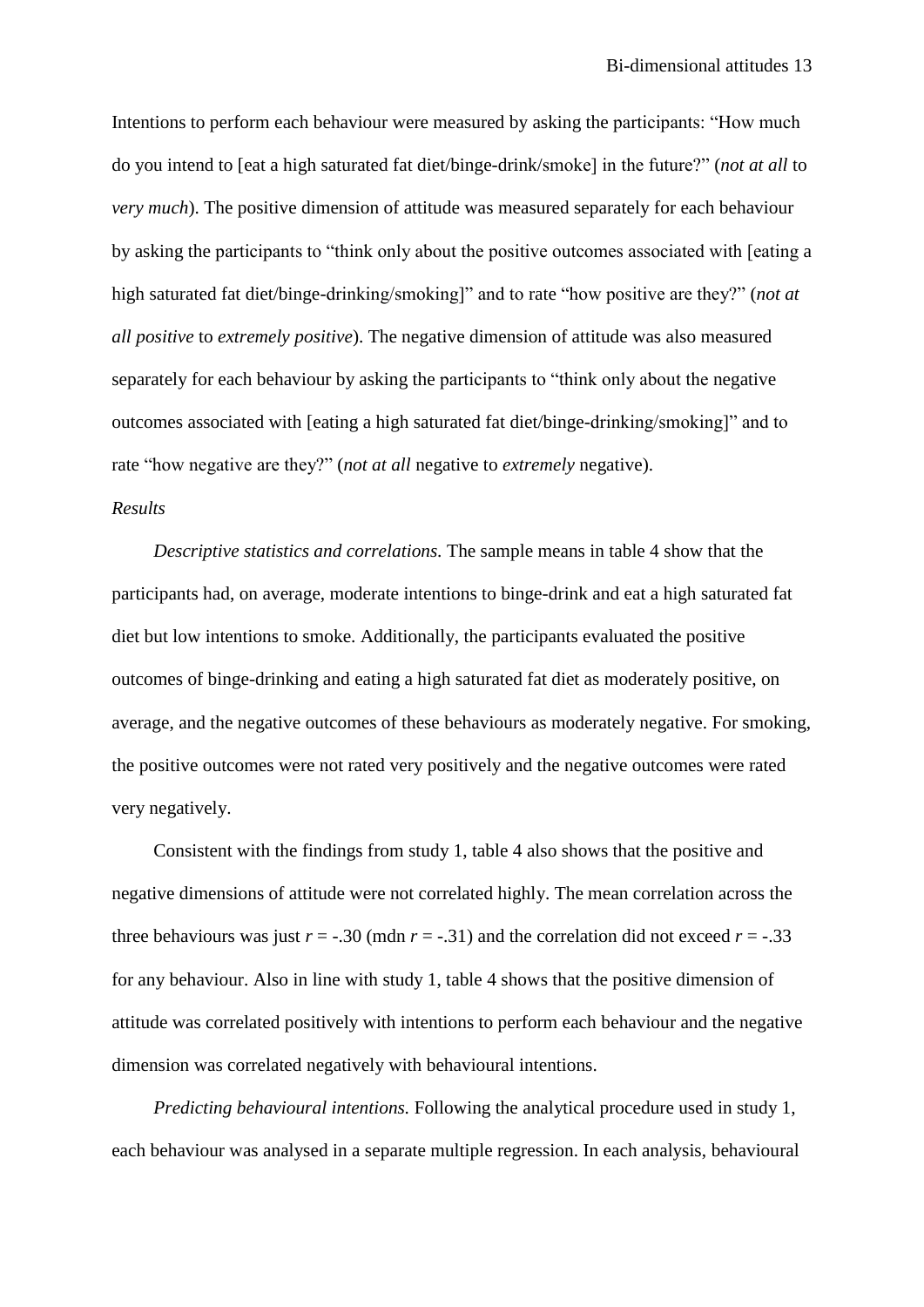intention was the dependent variable and the positive and negative dimensions of attitude were the independent variables. As table 5 shows, 51%, 34% and 55% of the variance was accounted for in participants' intentions to binge-drink, eat a high saturated-fat diet and smoke, respectively. Each analysis showed that both the positive and negative dimension of attitude independently predicted behavioural intentions and that the positive dimension had a significantly larger beta weight than did the negative dimension (see *t* for difference statistics).

#### *Discussion*

Study 2 shows that the findings from study 1 generalise across health-risk behaviours. In line with our primary hypothesis, both the positive and negative dimensions of attitude were independent predictors of intentions to perform all three behaviours examined in this study. In line with our secondary hypothesis, the positive dimension was a better predictor of behavioural intentions than was the negative dimension. Whilst both studies 1 and 2 support our hypothesis, a potential limitation with both studies is that measures of behavioural intentions were used as dependent variables rather than measures of subsequent behaviour. Although strong correlations are often observed between behavioural intentions and subsequent behaviour, these correlations are far from perfect, meaning that behavioural intentions are not ideal proxies for behaviour (e.g., Elliott, 2012; Elliott & Ainsworth, 2012; McEachan et al., 2011). Additionally, student samples were used in both studies 1 and 2, and student samples are often criticised for being unrepresentative of the wider population and susceptible to experimenter demands (Jackson et al., 2005). A third study was therefore conducted to address these two limitations.

## Study 3

The aim of study 3 was to test whether the findings from studies 1 and 2 generalise to the enactment of behaviour in a non-student population. This study focused on exceeding the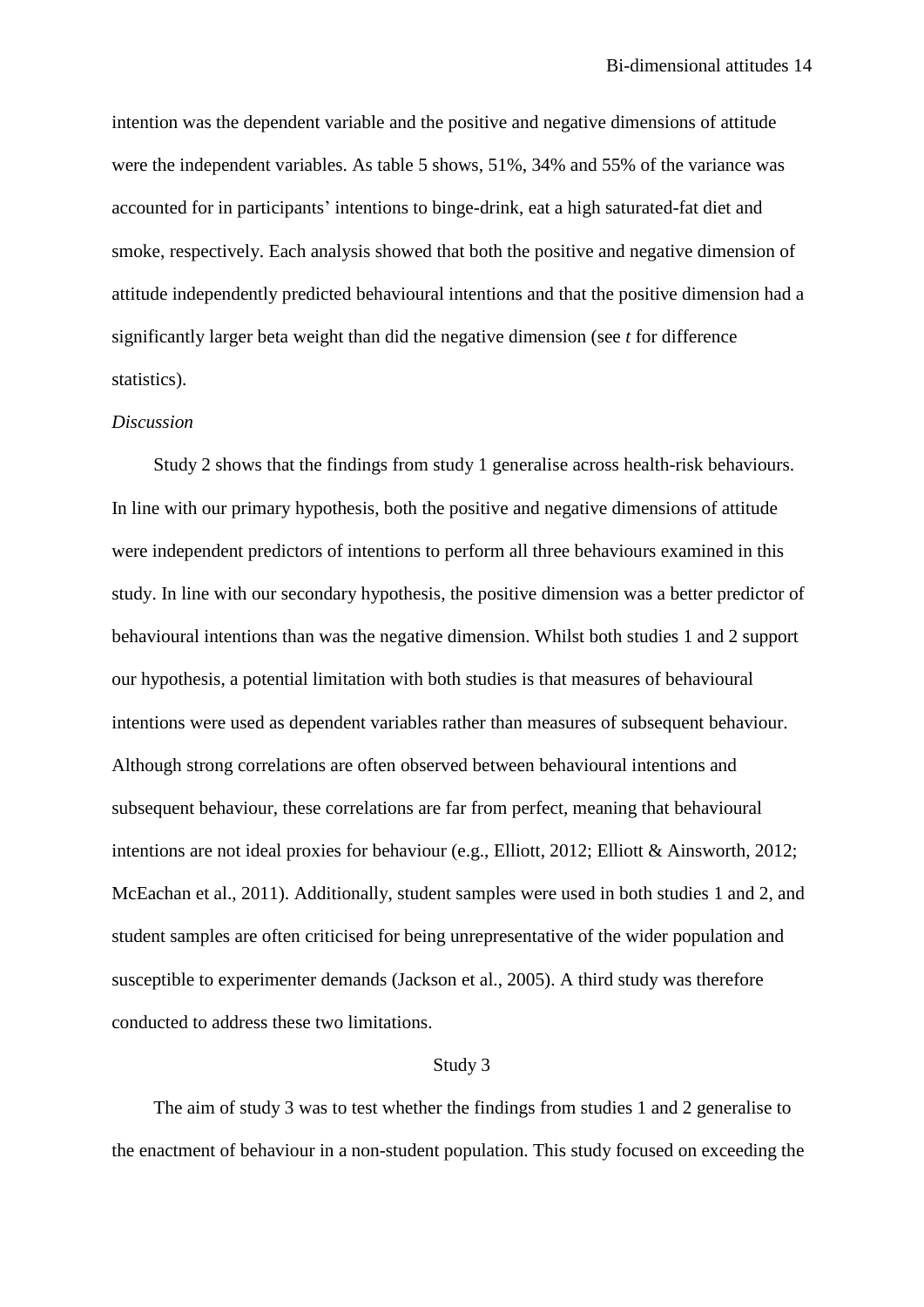speed limit (speeding) in a national sample of recent speed limit offenders.

# *Method*

*Participants*. A sample of speed limit offenders was recruited from five Police Force regions in England (two located in the north of the country, two located in the south and one located in the mid-lands).  $N = 1232$  participants completed the study in full. The mean age of the final sample was 56.56 years old  $(SD = 13.63)$ . Sixty one percent was male.

To gage the representativeness o the final sample, its age and gender profile was compared with the age and gender profile of the initial sample of drivers who were invited to take part in the study, using anonymized age and gender information provided by the Police. The final sample was virtually identical to the initial sample in terms of gender (males comprised 61% of the final sample and 63% of the initial sample). However, as is typical in published survey research, younger participants were slightly under-represented and older participants were over-represented: 5% of the initial sample was aged 17-24 years old, compared with 2% of the final sample; 24% of the initial sample was aged 25-39 years old, compared with 11% of the final sample; 45% of the initial sample was aged 40-59 years old, compared with 42% of the final sample; and 26% of the initial sample was aged >60 years old, compared with 45% of the final sample. We therefore weighted the data to statistically correct any potential age biases. All subsequent analyses are based on the age-weighted data, although it should be noted that the same pattern of findings was also obtained when the nonage-weighted data were used.<sup>4</sup>

Given the large sample size, a criterion power analysis was conducted to determine the alpha needed to identify effects as statistically significant without inflating the type I error rate. Given power = 0.80 (see Cohen, 1988) and  $N = 1232$ ,  $\alpha = .002$ .

*Design and procedure*. A prospective design was used. At time 1, postal questionnaires were sent to 13619 drivers who had accepted a fixed penalty notice for a speeding offence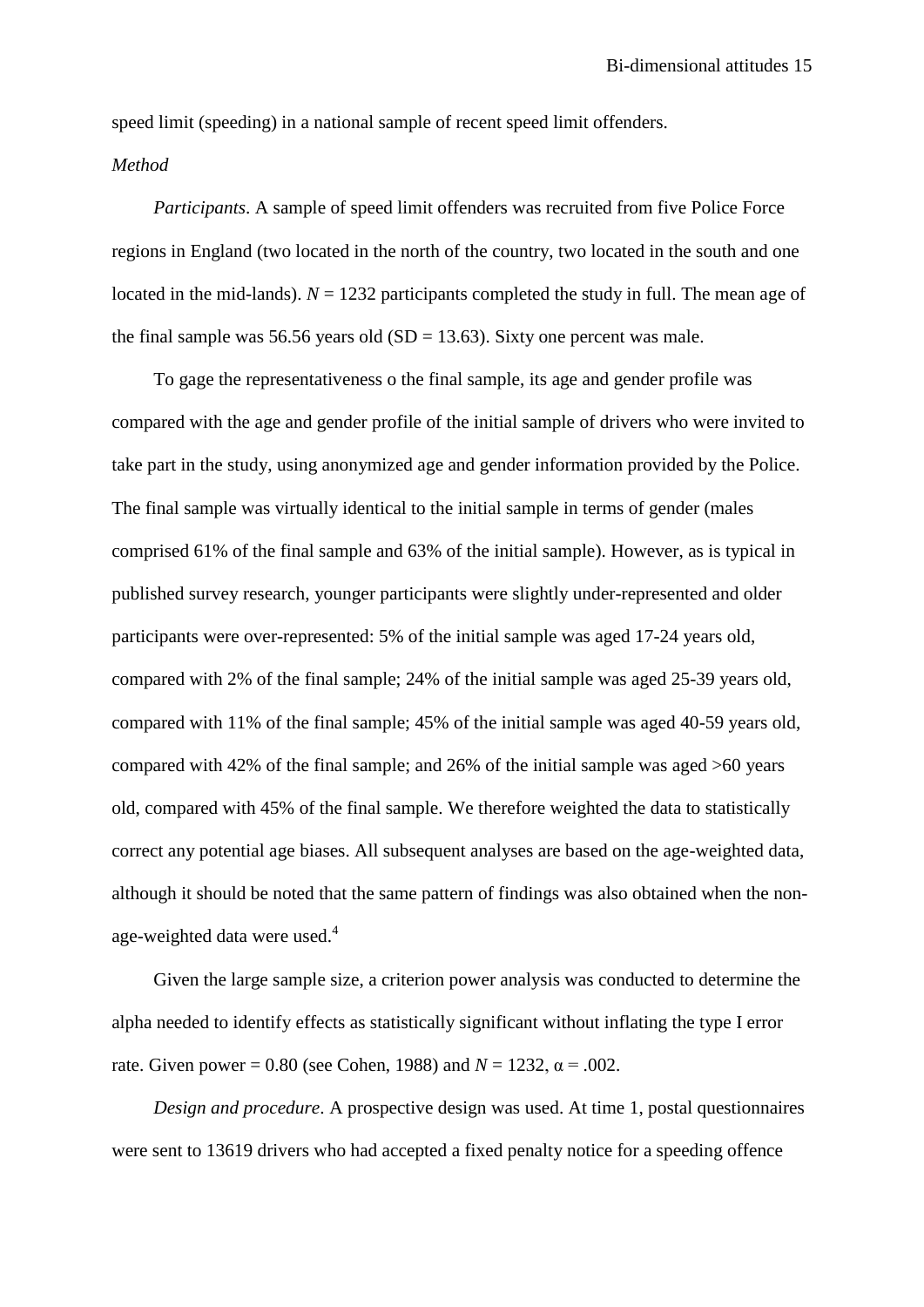within the four months preceding the study. The items measuring the positive and negative dimensions of attitude were operationalised with regards to speeding over the next six months. Both attitude dimensions were also measured with respect to speeding on urban and rural roads separately in order to increase our ability to generalise from the results.<sup>5</sup> A completed questionnaire was returned by 2735 drivers. Six months later, at time 2, 45% of these drivers  $(n = 1232)$  returned a second questionnaire designed to measure their subsequent speeding behaviour. These response rates compare well with previous prospective surveys of drivers in which researchers have employed similar items to those used in this study (e.g., Elliott, Armitage & Baughan, 2003; Elliott et al., 2005). Additionally, a series of ANOVAs showed that showed that those participants who completed the study in full did not differ from those who dropped out at Time 2 on the Time 1 measures: *F*(1, 2733) = 1.49, *ns* for the positive dimension of attitude towards speeding on urban roads; *F*(1, 2733) = 5.18, *ns* for the negative dimension of attitude towards speeding on urban roads;  $F(1, 2733) = 0.77$ , *ns* for the positive dimension of attitude towards speeding on rural roads; and  $F(1, 2733) = 0.22$ , *ns* for the negative dimension of attitude towards speeding on rural roads. The drop-outs were therefore were excluded from the subsequent data analyses.

Covering letters were sent at both time points along with pre-paid envelopes for the participants to return their completed questionnaires to the research team. The covering letters explained that: the study was about drivers' attitudes towards speeding; there were no right or wrong answers to any of the questions; and the data would be used for research purposes only, treated confidentially and not linked with any personal information (e.g., name and address details). The time 1 and time 2 data were matched for all participants using 5 digit unique identifiers that were printed on both questionnaires.

*Measures*. The participants responded to all items using 9-point scales (scored 1 to 9). At time 1, the same items as used in study 2 measured the two dimensions of attitude, for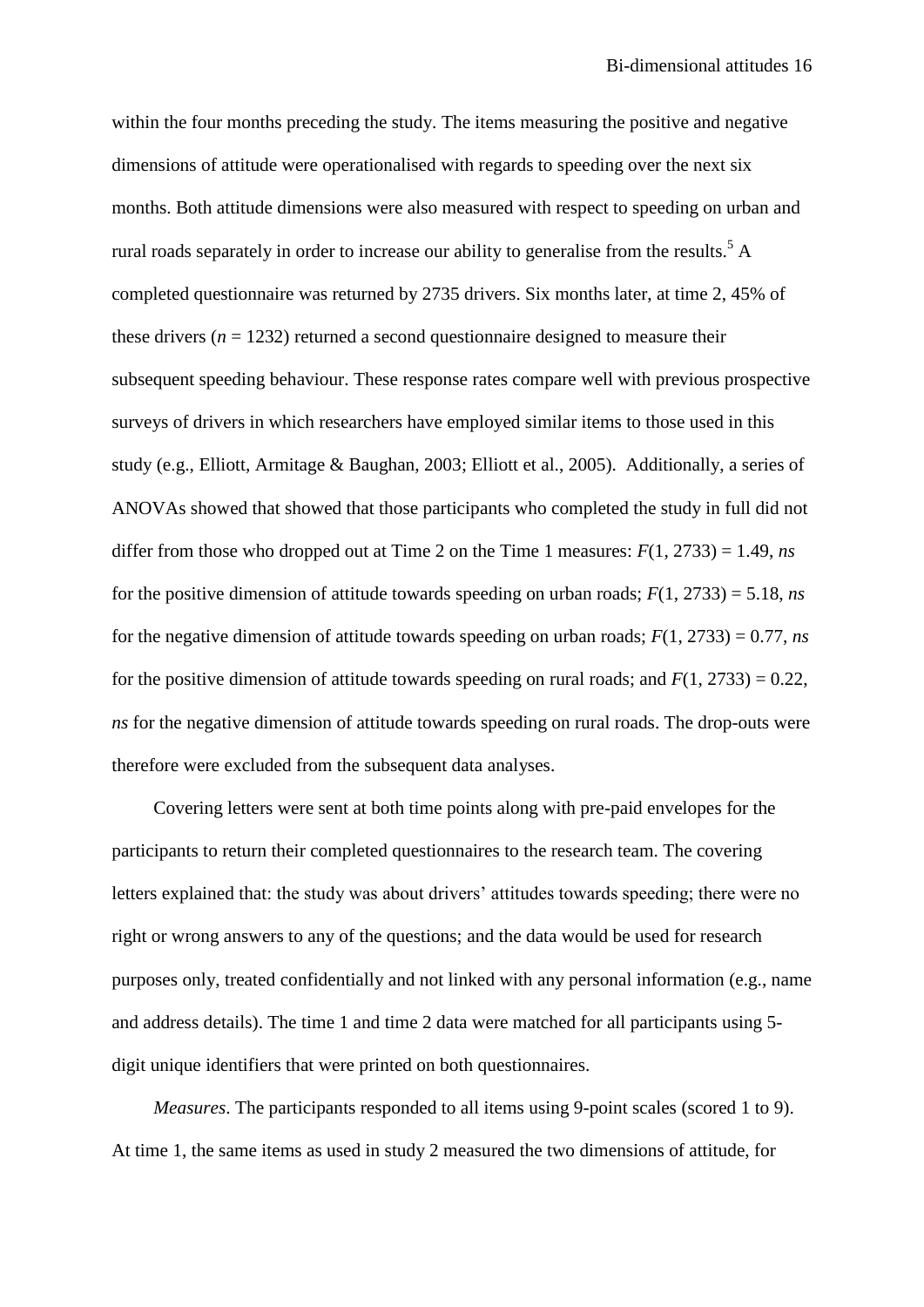each road type (urban/rural). At time 2, subsequent behaviour was measured by asking: "How often did you drive faster than the speed limit on [urban/rural] roads over the last 6 months?" (*never* to *all the time*). This self-reported behaviour measure has previously been shown to be highly correlated with objectively assessed speeding (*r* = .67; Elliott, Armitage & Baughan, 2007). Also, since all measures were self-reported, there is no reason to expect any potential self-reporting biases (e.g., Luchins, 1957; Paulhus, 2002) to differently affect the relationships being examined in this research, making self-reported behaviour suitable for testing the hypotheses.

## *Results*

*Descriptive statistics and correlations.* The sample means in table 6 show that the participants, on average, exceeded the speed limit infrequently on both urban and rural roads. The means also show that the participants, on average, did not rate the positive outcomes of speeding on both road types very positively, but rated the negative outcomes very negatively. The correlations in table 6 show that the two dimensions of attitude were not correlated highly for either road type ( $r = -0.23$  for speeding on urban roads;  $r = -0.24$  for speeding on rural roads). They also show that the positive dimension of attitude was correlated positively with subsequent behaviour and the negative dimension of attitude was correlated negatively with subsequent behaviour (both road types).

*Predicting subsequent behaviour.* In line with the analytical procedure used in the previous two studies, two multiple regressions were conducted to test the potential bidimensional relationships between attitudes and subsequent behaviour. One regression focused on speeding on urban roads and the other focused on speeding on rural roads. In each regression, the positive and negative dimensions of attitude were the independent variables and the measure of subsequent speeding behaviour was the dependent variable. As table 7 shows, the two dimensions of attitude together accounted for 12% of the variance in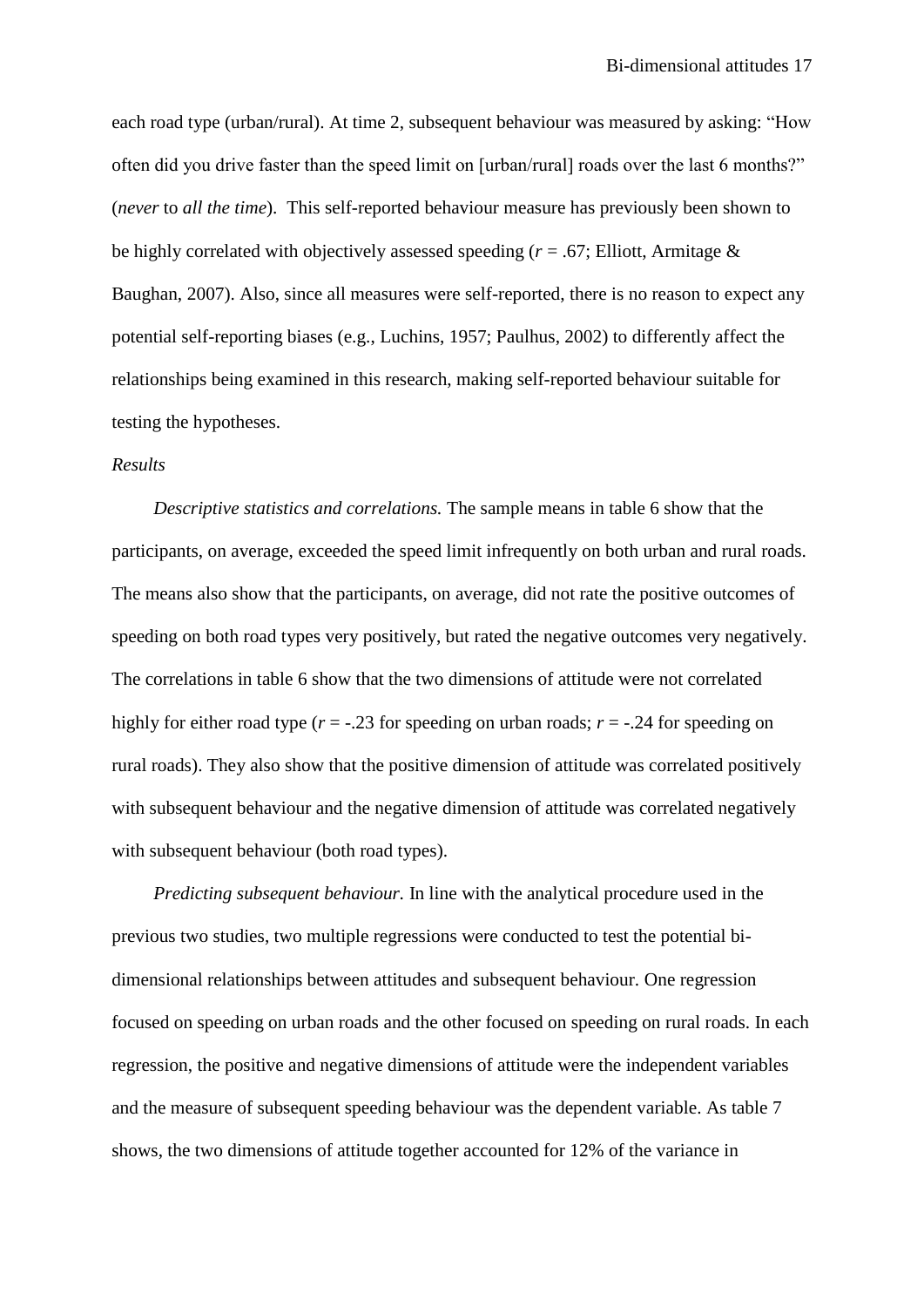subsequent speeding behaviour on urban roads and 17% of the variance in subsequent speeding behaviour on rural roads. On both road types, the positive and negative attitude dimensions were both independent predictors of subsequent speeding behaviour and the positive dimension had a significantly larger beta weight.

In order to rule out the possibility that the observed relationship between bi-dimensional attitudes and subsequent behaviour was attributable to a mere question-behaviour effect (i.e., the mere measurement of participants' attitudes causing them to behave in an attitudecongruent manner), we used standard formulae to convert the  $R^2$  values from the above reported regressions to Cohen's *d*s (see Borenstein, Hedges, Higgins, & Rothstein, 2009; Cohen, 1988). We then compared these standardised measures of effect size with the Cohen's *d* value obtained from the most recent meta-analysis in the literature of studies (*k*=33) testing the question behaviour effect (see Rodrigues, O'Brien, French, Gildewell, & Sniehotta, 2014). The  $R^2$  values from the above reported regressions yielded Cohen's *ds* of 0.72, for speeding on urban roads, and 0.91, for speeding on rural roads. Compared with the Cohen's *d* found by Rodrigues et al. (2014) for the question-behaviour effect  $(d = 0.09)$ , these effect sizes are 8.00 and 10.11 times higher, respectively.

# *Discussion*

Study 3 shows that the findings from studies 1 and 2 hold when predicting subsequent behaviour (speeding), using a non-student sample. Once again, the findings supported our hypotheses. In two separate analyses focusing on speeding on different road types, both the positive and negative dimensions of attitude were significant independent predictors of subsequent behaviour, in line with hypothesis 1. The size of the relationship between the bidimensional attitude measures and subsequent behaviour was far larger than the typical size of a mere question-behaviour effect (Rodrigues et al., 2014), meaning that the results were not attributable the mere measurement of participants' attitudes causing them to behave in an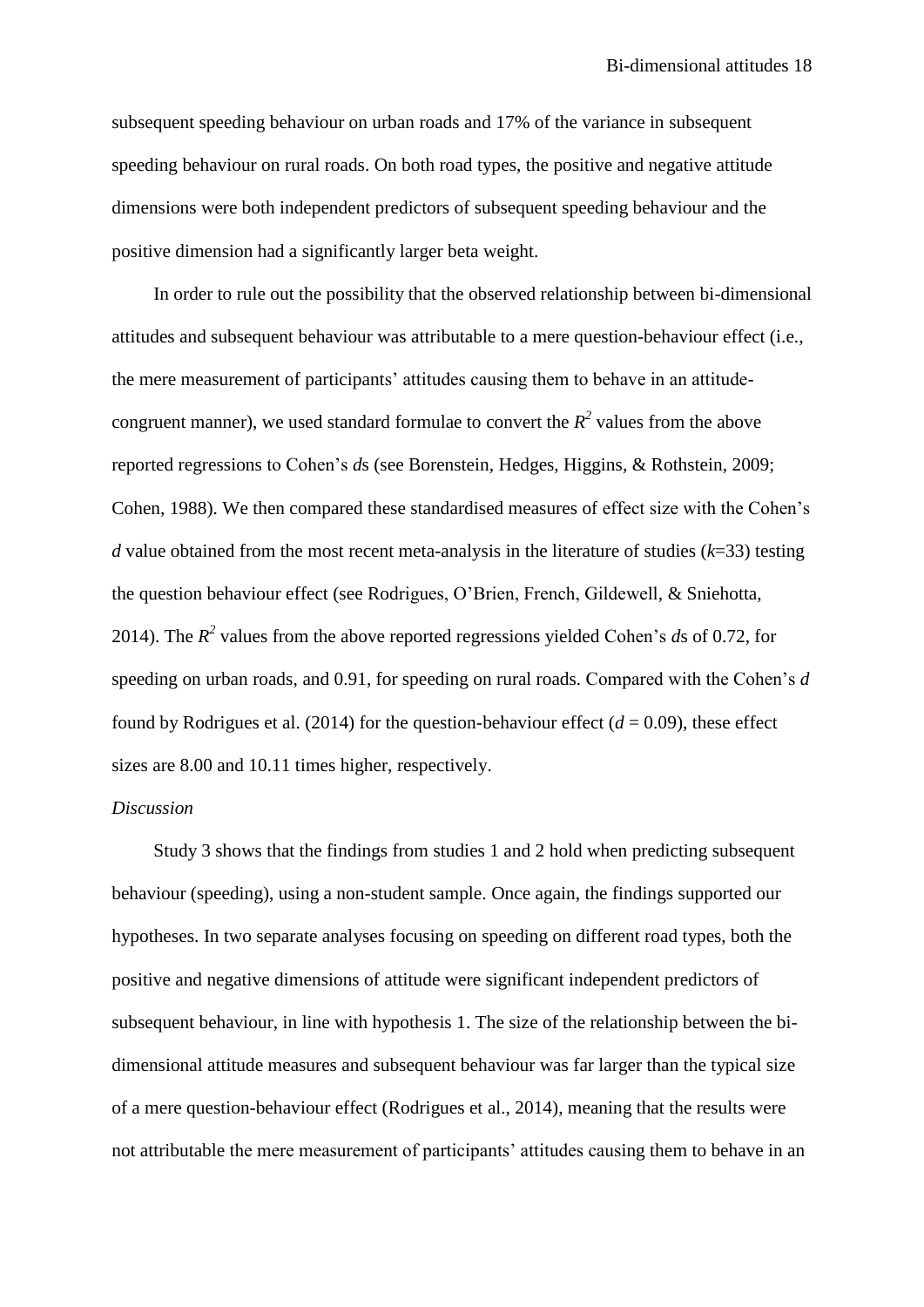attitude-congruent manner. Also, in line with hypothesis 2, the positive dimension of attitude was a significantly better predictor of subsequent speeding behaviour than was the negative dimension. The implications of these findings for understanding the motivation of behaviour and the development of behaviour-change interventions are discussed in the next section.

## General Discussion

The principal aim of this research was to test the potential bi-dimensional relationships between attitudes, on the one hand, and behavioural intentions and subsequent behaviour, on the other. Consistent with previous research showing that attitudes are bi-dimensional constructs (e.g., Conner et al., 2002), all three studies showed that evaluations of positive and negative behavioural outcomes were highly independent. In study 1, principal components analysis showed that the positive and negative attitude dimensions were well-represented by two orthogonal factors. Additionally, the two scales measuring the positive and negative attitude dimensions were correlated substantially less than  $r = 0.70$  (i.e., the established criterion for demonstrating independence; Tabachnick & Fidell, 1996). Similarly, in studies 2 and 3, the single items measuring the positive and negative dimensions of attitude were correlated substantially less than *r=* 0.70. More importantly, all three studies supported our primary hypothesis. In study 1, both the positive and negative dimensions of attitude independently predicted students' intentions to binge-drink. Identical results were found in study 2 when we predicted students' intentions eat a high saturated-fat diet and smoke cigarettes in addition to their intentions to binge-drink. The findings also held in study 3 when we predicted subsequent speeding behaviour on two separate road types, in a national, non-student sample of drivers. The findings were therefore replicated across different target behaviours and samples, and across different dependent measures that are commonly employed by psychologists as proxies for action. Additionally, the findings were not sensitive to differences in construct measurement across the three studies because the multi-item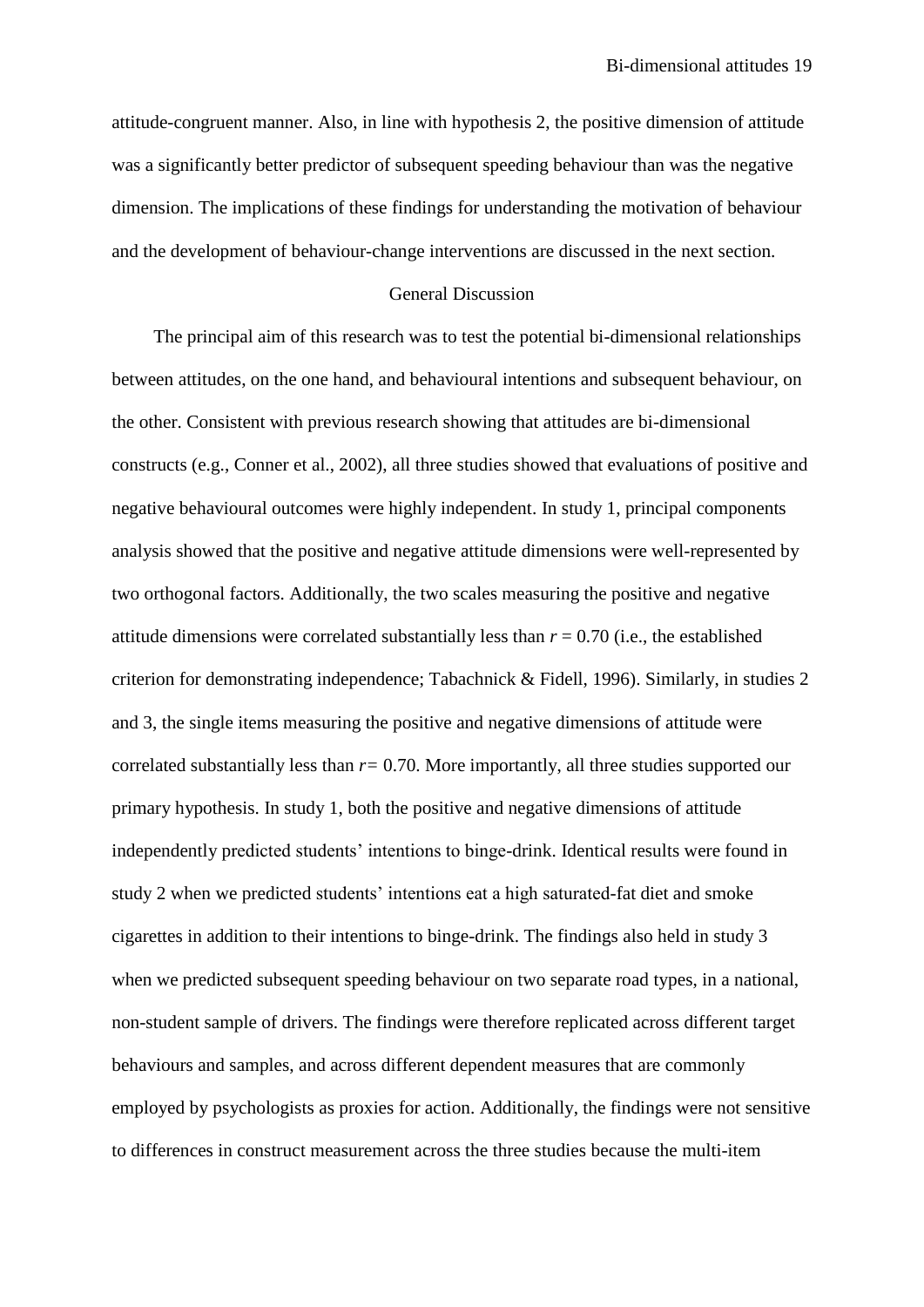measures used in study 1 and the single items used in studies 2 and 3 produced the same pattern of results. There was no evidence, therefore, that the single item measures used in studies 2 and 3 lacked reliability. Finally, as shown in study 3, the findings cannot be attributed to the mere measurement of attitudes causing the participants' to behave in an attitude-congruent manner. More specifically, the observed effect sizes for the relationships between bi-dimensional attitudes, on the one hand, and behaviour, on the other were at least eight times larger than what is typically produced by a question-behaviour effect (Rodrigues et al., 2014). Overall, this research reliably demonstrates that attitudes are bi-dimensional predictors of behavioural intentions and behaviour.

The findings therefore extend previous research into attitude-intention and attitudebehaviour relationships, in which attitudes have been treated as unidimensional constructs (e.g., McEachan et al., 2011). This includes research into attitudinal ambivalence, in which the positive and negative dimensions of attitude have not been treated as independent variables but as indicators of attitude strength that moderate the effects of unidimensional attitudes on both behavioural intentions and subsequent behaviour (see Conner & Sparks, 2002). Additionally, given that attitudes are proximal determinants of behaviour and constitute the evaluative information that is necessary to initiate action (e.g., Ajzen, 1985; Fishbein & Ajzen, 1975), the findings extend previous research in which positive and negative expectancy beliefs have been shown to independently predict behaviour (e.g., Anderson et al., 2002; Fromme et al., 1997; Lawton et al., 2007; Lee et al., 1999). More specifically, the findings imply that positive and negative evaluations operate independently to motivate health-risk behaviours.

It is important to note, however, that the positive dimension of attitude was a found to be a consistently better predictor of both behavioural intentions (studies 1 and 2) and subsequent behaviour (study 3) than was the negative dimension. These findings supported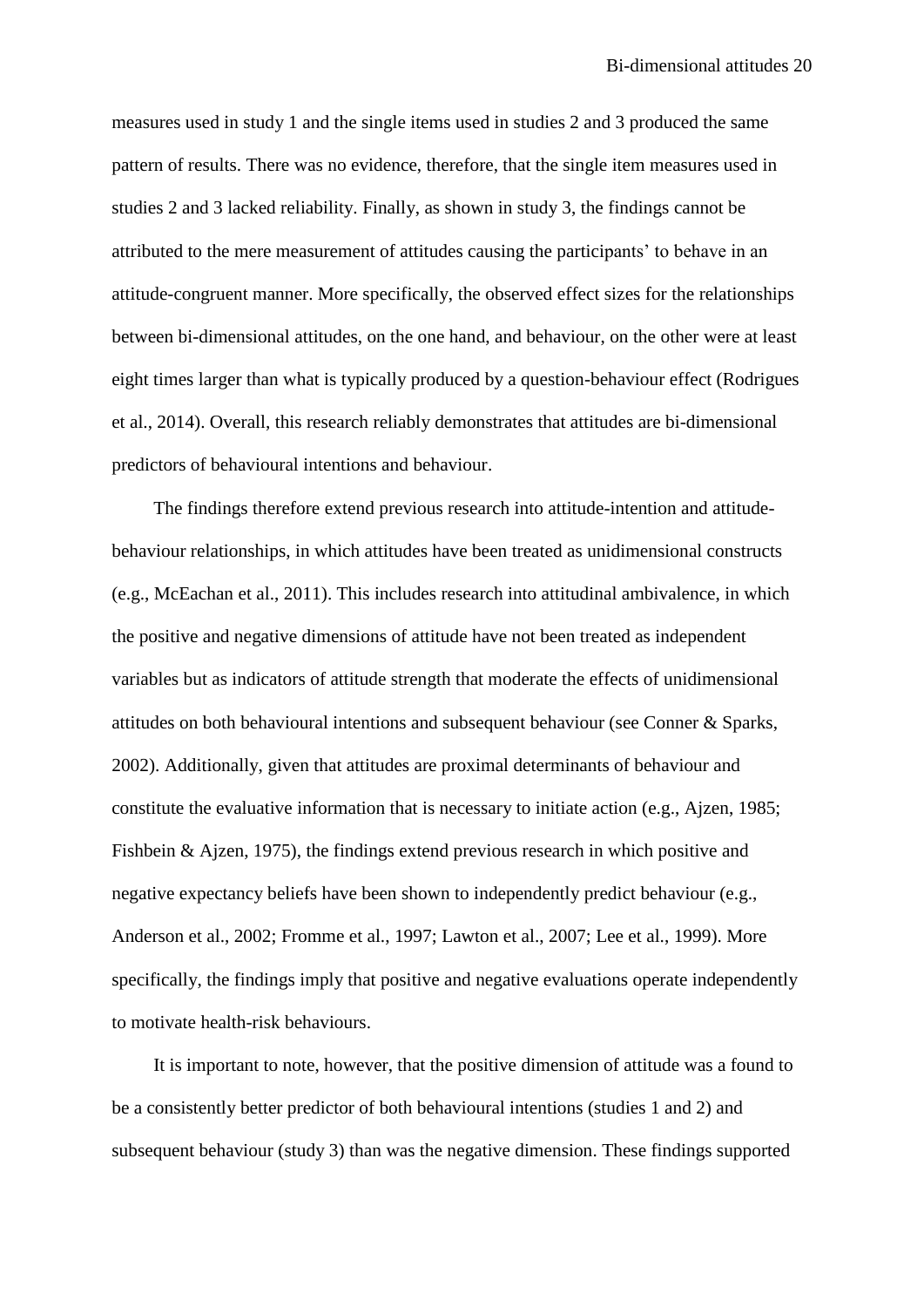our second, supplementary hypothesis and they are also consistent with the general pattern of findings from studies of expectancy beliefs, in which positive behavioural expectancies have been found to be more predictive of health-risk behaviours than negative behavioural expectancies (e.g., Anderson et al., 2002; Fromme et al., 1997; Lawton et al., 2007 [study 2]; Lee et al., 1999; but see Lawton et al., 2007 [study 1]). The theoretical rationale for the observed asymmetrical relationships between the positive and negative dimensions of attitude, on the one hand, and health-risk behaviours, on the other, was derived from the positivity bias (e.g., Boucher & Osgood, 1969) and the related positivity offset principle (e.g., Cacioppo et al., 1997), which refer to the tendency for individuals to pay more weight to positive outcomes than negative outcomes in situations where the positives are the most likely occurrence or the negatives are uncertain or distal (Cacioppo et al., 1997; Peeters & Czapinski, 1990). The present research lends new support to these biases by showing that the positive (versus negative) dimension of attitude has more utility in the prediction of behaviours that are typically characterised by highly probable and immediate positive consequences, and less-guaranteed or more delayed negative consequences.

We also hypothesised that the positive dimension of attitude would be a better predictor of health-risk behaviours than would the negative dimension because it is likely to be stronger. More specifically, we posited that the positive dimension of attitude is likely to receive greater reinforcement than the negative dimension because the positive outcomes of health-risk behaviours are, on average, experienced more directly, frequently or immediately relative to negative outcomes. Given that attitude-behaviour correspondence increases with attitude strength (e.g., Glasman & Albarracín, 2006), the finding that the positive dimension of attitude was a better predictor of both intentions and subsequent behaviour than was the negative dimension is consistent with this idea. However, further research is needed to provide direct evidence that measures of attitude strength (e.g., attitude stability or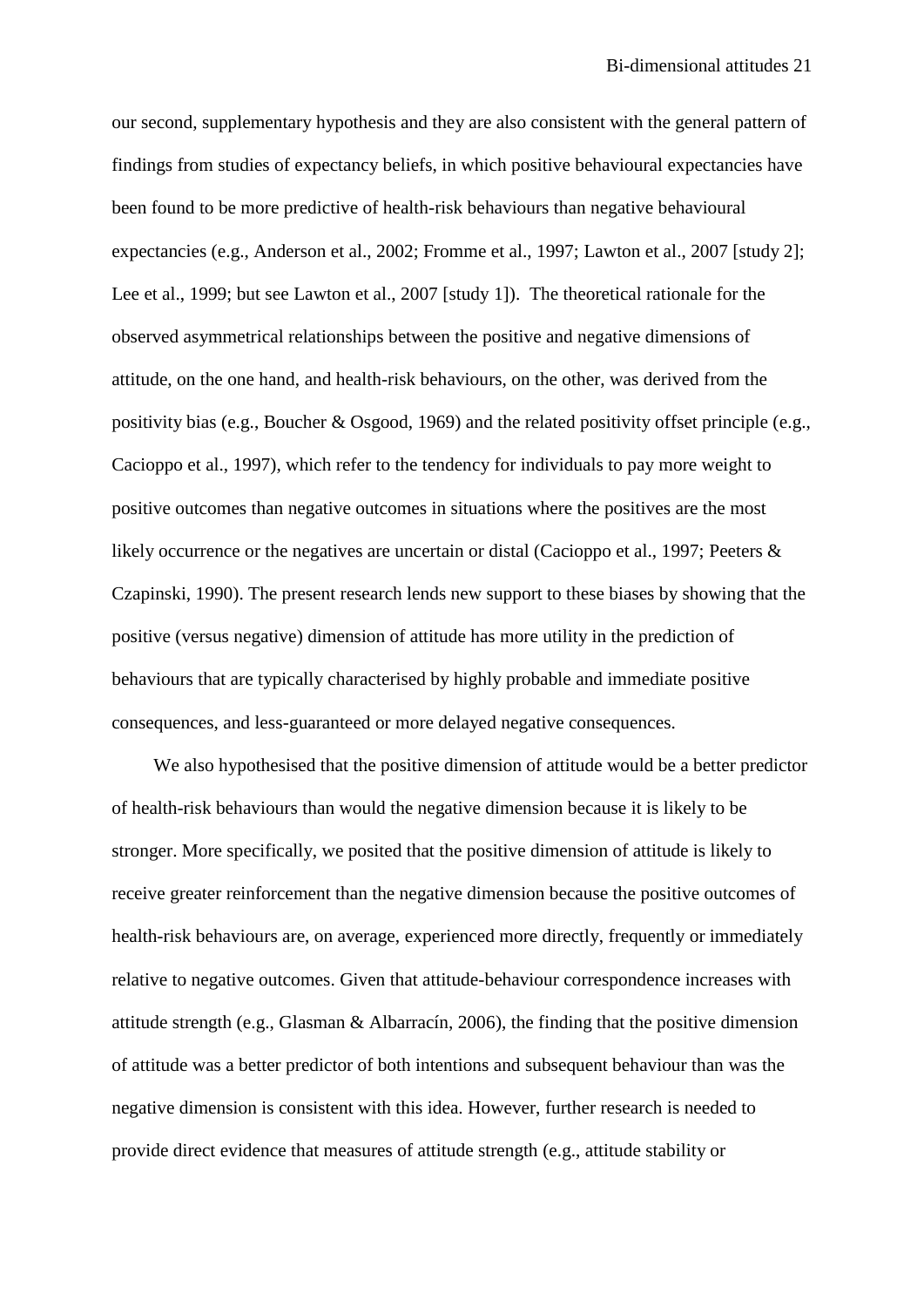accessibility) mediate the asymmetrical relationships that were observed in this research.

On a related point, it is worth noting that the observed asymmetrical relationships between bi-dimensional attitudes and health-risk behaviours might not generalise to behaviours that follow different reinforcement schedules (e.g., Zunft et al., 1999). For example, many behaviours (e.g., beginning a program of exercise) are characterised by shortterm, relatively guaranteed, negative consequences (e.g., fatigue, exhaustion) and longer term positive consequences (e.g., increased fitness, weight loss). The negative dimension of attitude might therefore be a better predictor of these behaviours than the positive dimension. However, it is also worth noting that the sample used in study 3 had recently received a powerful negative outcome for performing a health-risk behaviour (i.e., a fixed penalty notice from the Police for speeding within the last four months), and yet we still found that the positive dimension of attitude was more predictive of subsequent behaviour than was the negative dimension. This raises the alternative possibility that the asymmetrical relationships observed in this research might also generalise to behaviours that are associated with negative consequences to a greater extent than positive consequences. Given the overwhelming research evidence supporting the negativity bias however (e.g., Baumeister et al., 2001), it is more likely that receiving a negative outcome for performing a health-risk behaviour is simply not sufficient to over-ride the accumulative effects of relatively guaranteed, frequent and immediate positive outcomes on people's attitudes and their concomitant relationship with behaviour. Further research could usefully test the bi-dimensional attitude–behaviour relationship across different classes of behaviour and the extent to which negative outcomes can reverse the asymmetrical relationships observed in this study.

In addition to providing new insights into the attitude-behaviour relationship, the present findings also have important practical implications. The principal finding that attitudes are bi-dimensionally associated with behaviour implies that both the positive and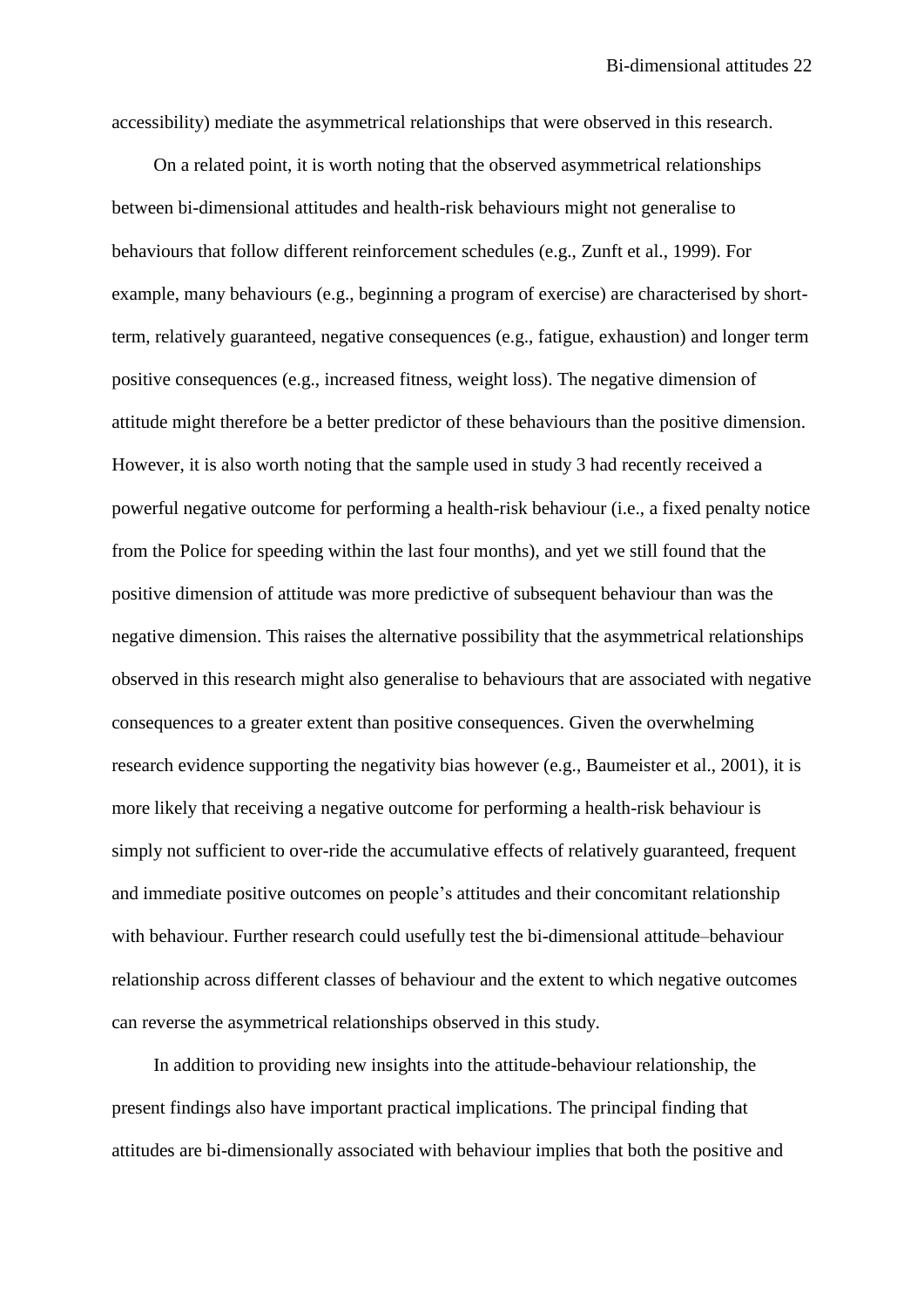negative dimensions of attitude need targeting by behaviour-change interventions (e.g., educational campaigns). However, the finding that the positive dimension of attitude was a better predictor of health-risk behaviours than was the negative dimension implies that interventions focusing on the reduction of health-risk behaviours should primarily discourage positive evaluations of desirable outcomes. For example, a potentially positive outcome that is commonly associated with speeding is: "it will get me to my destination quicker" (e.g., Elliott et al., 2005). In reality, however, travelling times are not reduced substantially by speeding, even on long journeys where road and traffic conditions tend to reduce any time savings. Educational interventions could deliver this message to drivers with a view to reducing the positivity that is associated with this particular outcome of speeding. Health interventions should also seek to undermine the perceived positive outcomes of bingedrinking (e.g., increased self-confidence), smoking (e.g., socialisation opportunities) and unhealthy eating (e.g., pleasant taste) in a similar way. This approach is in direct contrast to the one traditionally taken by health interventions, in which efforts to change risky behaviours typically focus on negative outcomes (e.g., increased risk of liver disease, coronary heart disease, cancer or traffic crashes). The long history of such fear inducing messages having rather limited effects on behaviour is consistent with the asymmetrical relationships observed in this research.

In conclusion, this research supports the bi-dimensional conceptualisation of attitudes and shows for the first time that attitudes are bi-dimensional predictors of both behavioural intentions and subsequent behaviour. However, whilst both the positive and negative dimensions of attitude independently predict health-risk behaviours, the positive dimension is a better predictor. Interventions to reduce health-risk behaviours should target both dimensions of attitude but the primary aim should be to target the positive dimension. Further research is needed to test the potential bi-dimensional effects of attitudes on classes of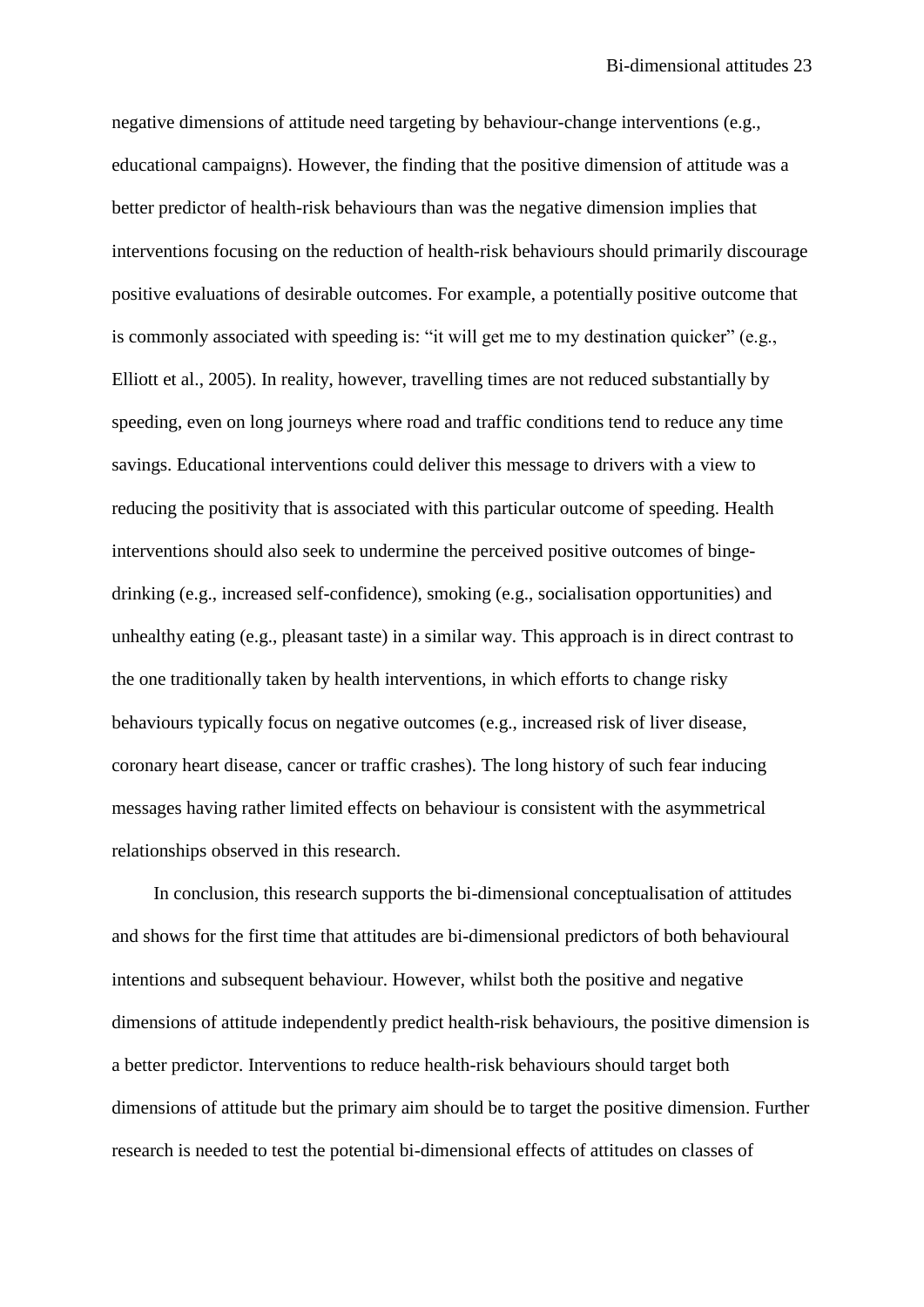behaviour other than health-risk behaviours (e.g., health-promotion behaviours). Further research is also needed to identify mediators of the asymmetrical relationships between bidimensional attitudes and behaviour (e.g., attitude strength).

### References

- Ajzen, I. (1985). From intentions to actions: A theory of planned behavior. In J. Kuhl & J. Beckmann (Eds.), *Action control: From cognition to behavior* (pp. 11-39). Berlin: Springer-Verlag.
- Anderson, C. B., Pollak, K. I., & Wetter, D. W. (2002). Relations between self-generated positive and negative expected smoking outcomes and smoking behavior: An exploratory study among adolescents. *Psychology of Addictive Behaviors, 16*, 196-204. DOI: 10.1037/0893-164X.16.3.196.
- Baumeister, R. F., Bratslavsky, E., Finkenauer, C., & Vohs, K. D. (2001). Bad is stronger than good. *Review of General Psychology, 5*, 323-370. DOI: 10.1037//1089- 2680.5.4.323.
- Borenstein, M., Hedges, L. V., Higgins, J. P. T., & Rothstein, H. R. (2009). *Introduction to meta-analysis*. Chichester: Wiley.
- Boucher, J., & Osgood, C. E. (1969). The polyanna hypothesis. *Journal of Verbal Learning and Verbal Behavior, 8*, 1-8. DOI: 10.1016/S0022-5371(69)80002-2

Cacioppo, J. T., Gardner, W. L., & Berntson, G. G. (1997). Beyond bipolar conceptualizations and measures: The case of attitudes and evaluative space. *Personality and Social Psychology Review, 1*, 3-25. DOI: 10.1207/s15327957pspr0101\_2.

Cohen, J. (1988). *Statistical power analysis for the behavioral sciences.* Hillsdale, NJ: Lawrence Erlbaum Associates.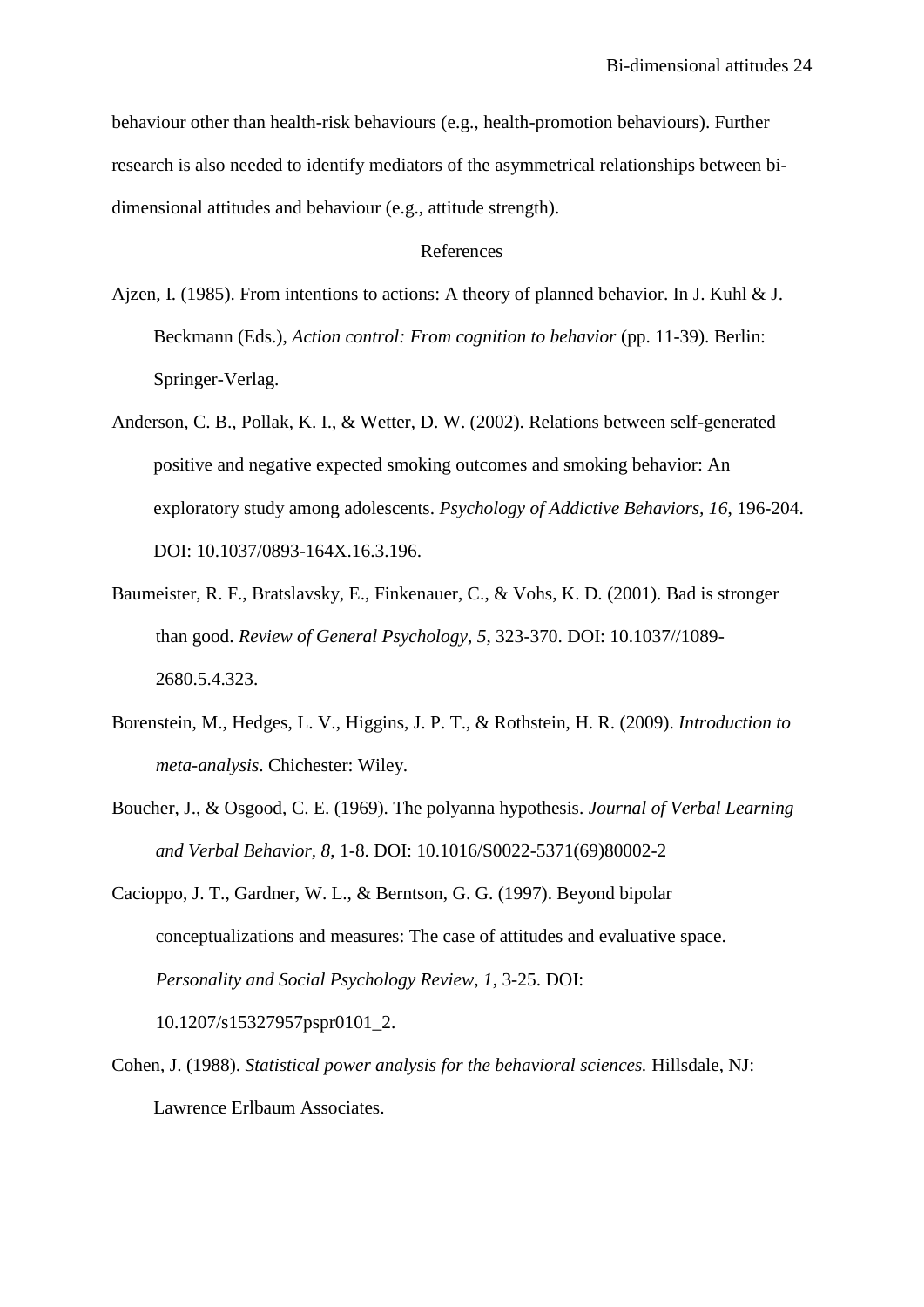- Conner, M., Kirk, S. F., Cade, J. E., & Barrett, J. H. (2001). Why do women use dietary supplements? The use of the theory of planned behaviour to explore beliefs about their use. *Social Science and Medicine, 52,* 621-633. DOI: 10.1016/S0277-9536(00)00165-9.
- Conner, M., & Sparks, P. (2002). Ambivalence and attitudes. *European Review of Social Psychology, 12*, 37-70. DOI: 10.1080/14792772143000012.
- Conner, M., Sparks, P., Povey, R., James, R., Shepherd, R., & Armitage, C. J. (2002). Moderator effects of attitudinal ambivalence on attitude-behaviour relationships. *European Journal of Social Psychology, 32*, 705-718. DOI: 10.1002/ejsp.117.
- Doll, J., & Ajzen, I. (1992). Accessibility and stability of predictors in the theory of planned behavior. *Journal of Personality and Social Psychology, 63*, 754-765. DOI:10.1037/0022-3514.63.5.754.
- Elliott, M. A. (2012). Testing the capacity within an extended theory of planned behaviour to reduce driving violations. *Transportmetrica, 8*, 321-343. DOI: 10.1080/18128602.2010.502548.
- Elliott, M. A., & Ainsworth, K. (2012). Predicting university undergraduates' binge-drinking behavior: A comparative test of the one- and two-component theories of planned behavior. *Addictive Behaviors, 37*, 92-101. DOI: 10.1016/j.addbeh.2011.09.005.
- Elliott, M. A., Armitage, C. J., & Baughan, C. J. (2003). Drivers' compliance with speed limits: An application of the theory of planned behavior. *Journal of Applied Psychology, 88*, 964-972. DOI:10.1037/0021-9019.88.5.964.
- Elliott, M. A., Armitage, C. J., & Baughan, C. J. (2005). Exploring the beliefs underpinning drivers' intentions to comply with speed limits. Transportation Research Part F, 8, 459- 479. DOI: 10.1016/j.trf.2005.08.002.
- Elliott, M. A., Armitage, C. J., & Baughan, C. J. (2007). Using the theory of planned behaviour to predict observed driving behaviour. *British Journal of Social Psychology,*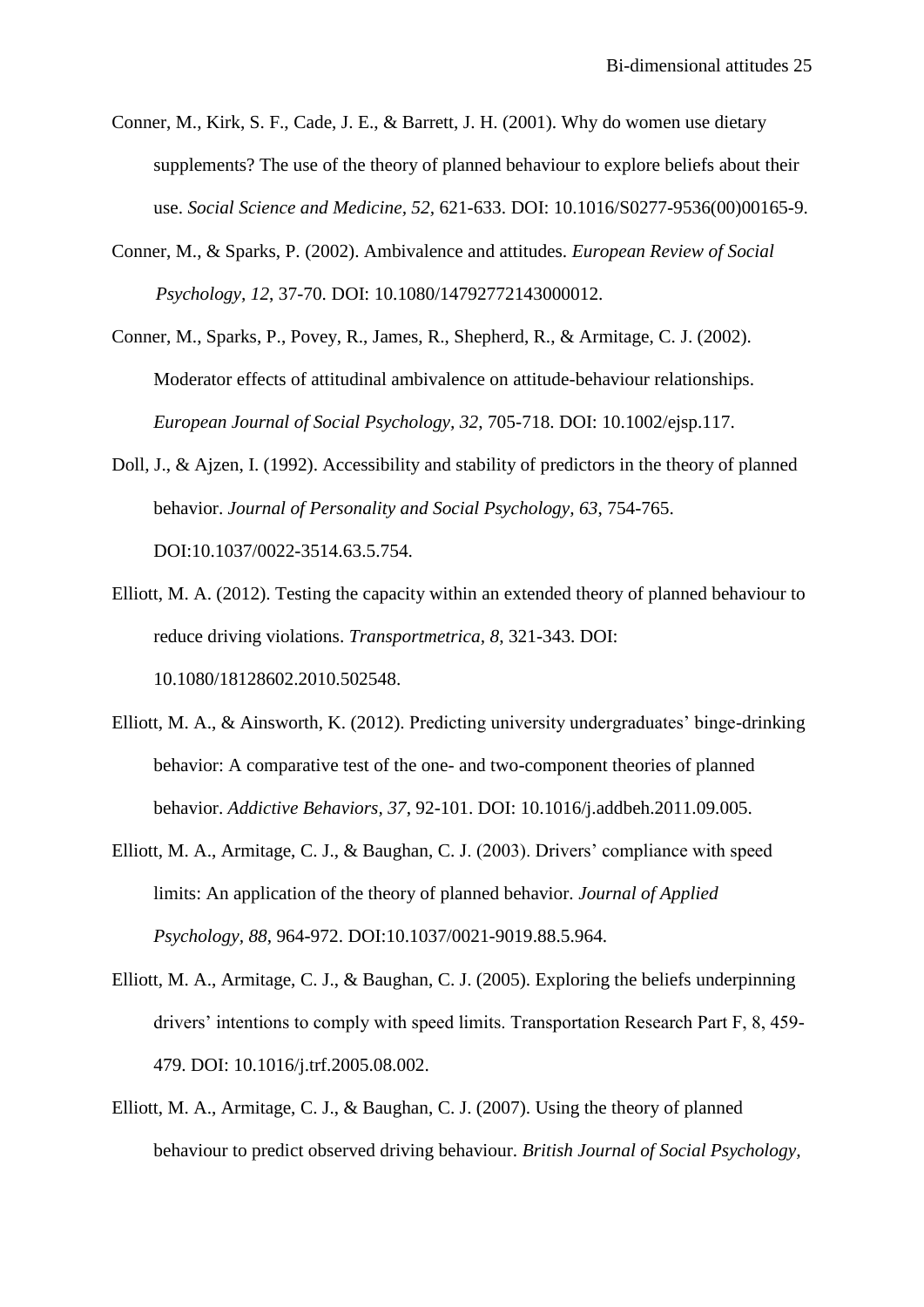*46*, 69-90. DOI: 10.1348/014466605X90801.

- Elliott, M. A., & Thomson, J. A. (2010). The social cognitive predictors of offending drivers' speeding behavior. *Accident Analysis and Prevention, 42*, 1595-1605. DOI: 10.1016/j.aap.2010.03.018.
- Elliott, M. A., Thomson, J. A., Robertson, K., Stephenson, C., & Wicks, J. (2013). Evidence that changes in social cognitions predict changes in self-reported driver behavior: Causal analyses of two-wave panel data. *Accident Analysis and Prevention, 50*, 905- 916. DOI: 10.1016/j.aap.2012.07.017.
- Fishbein, M. (1963). An investigation of the relationship between beliefs about an object and the attitude toward that object. *Human Relations, 16*, 233-240. DOI: 10.1177/001872676301600302.
- Fishbein, M., & Ajzen, I. (1975). *Belief, Attitude, Intention and Behavior: An Introduction to Theory and Research*. Reading, MA: Addison-Wesley.
- Fromme, K., Katz, E. C., & Rivet, K. (1997). Outcome Expectancies and Risk-Taking Behavior. *Cognitive Therapy and Research, 21*, 421-442. DOI: 10.1023/A:1021932326716.
- Glasman, L. R., Albarracin, D. (2006). Forming attitudes that predict future behavior: A meta-analysis of the attitude-behavior relation. *Psychological Bulletin, 132*, 778-822. DOI: 10.1037/0033-2909.132.5.778
- Hart, T. C., Rennison, C. M., & Gibson, C. (2005). Revisiting respondent "fatigue bias" in the national crime victimization survey. *Journal of Quantitative Criminology, 21*, 345- 363. DOI: 10.1007/s10940-005-4275-4.
- Jackson, C., Lawton, R., Knapp, P., Raynor, D. K., Conner, M., Lowe, C, & Closs, S. J. (2005). Beyond intention: Do specific plans increase health behaviours in patients in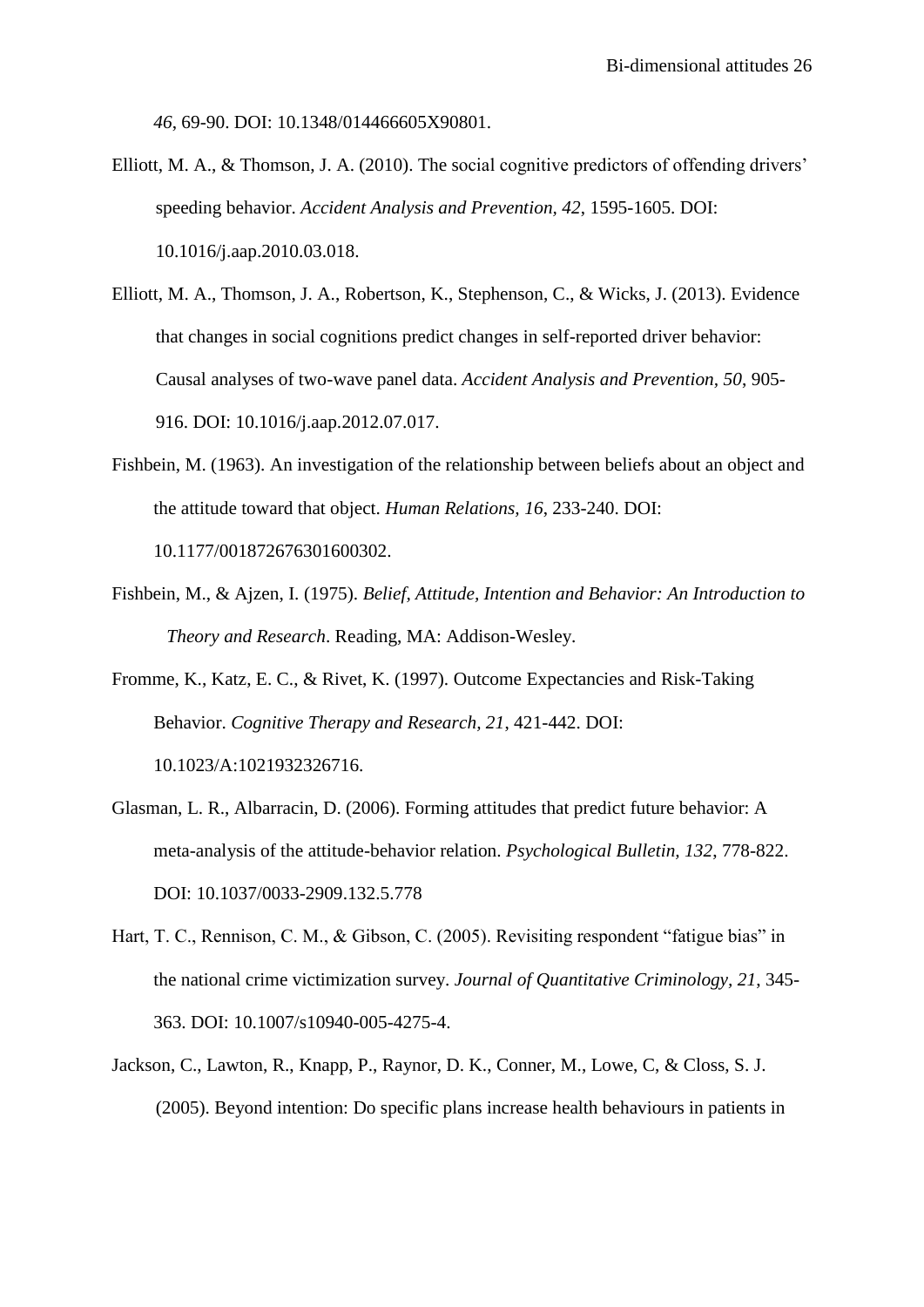primary care? A study of fruit and vegetable consumption. *Social Science & Medicine, 60*, 2383-2391. DOI: 10.1016/j.socscimed.2004.10.014.

- Kaplan, K. J. (1972). On the ambivalence-indifference problem in attitude theory and measurement: A suggested modification of the semantic differential technique. *Psychological Bulletin, 77*, 361-372. DOI: 10.1037/h0032590
- Kraus, S. J. (1995). Attitudes and the prediction of behavior: A meta-analysis of the empirical literature. *Personality and Social Psychology Bulletin, 21*, 58-75. DOI: 10.1177/0146167295211007.
- Langer, E. J. (1975). The illusion of control. *Journal of Personality and Social Psychology, 32*, 311-328. DOI: 10.1037/0022-3514.32.2.311.
- Lawton, R., Conner, M., & Parker, D. (2007). Beyond cognition: Predicting health risk behaviors from instrumental and affective beliefs. *Health Psychology, 26*, 259-267. DOI: 10.1037/0278-6133.26.3.259.
- Lee, N. K., Greely, J., & Oei, T. P. S. (1999). The relationship of positive and negative alcohol expectancies to patterns of consumption of alcohol in social drinkers. *Addictive Behaviors, 24*, 359-369. DOI: 10.1016/S0306-4603(98)00091-4.
- Luchins, A. S. (1957). Primacy-recency in impression formation. In C. Hovland (Ed.), The *order of presentation in persuasion* (pp. 33-61). New Haven, CN: Yale University Press.
- McEachan, R. R. C., Conner, M., Taylor, N. J., & Lawton, R. J. (2011). Prospective prediction of health-related behaviours with the theory of planned behaviour: a metaanalysis. *Health Psychology Review, 5*, 97-144. DOI: 10.1080/17437199.2010.521684.
- McKenna, F. P. (1993). It won't happen to me: Unwarranted optimism or illusion of control? *British Journal of Psychology, 84*, 39-50. DOI: 10.1111/j.2044-8295.1993.tb02461.x.

Nunnally, J. C. (1978). *Psychometric theory* (2<sup>nd</sup> ed.). New York, NY: McGraw-Hill.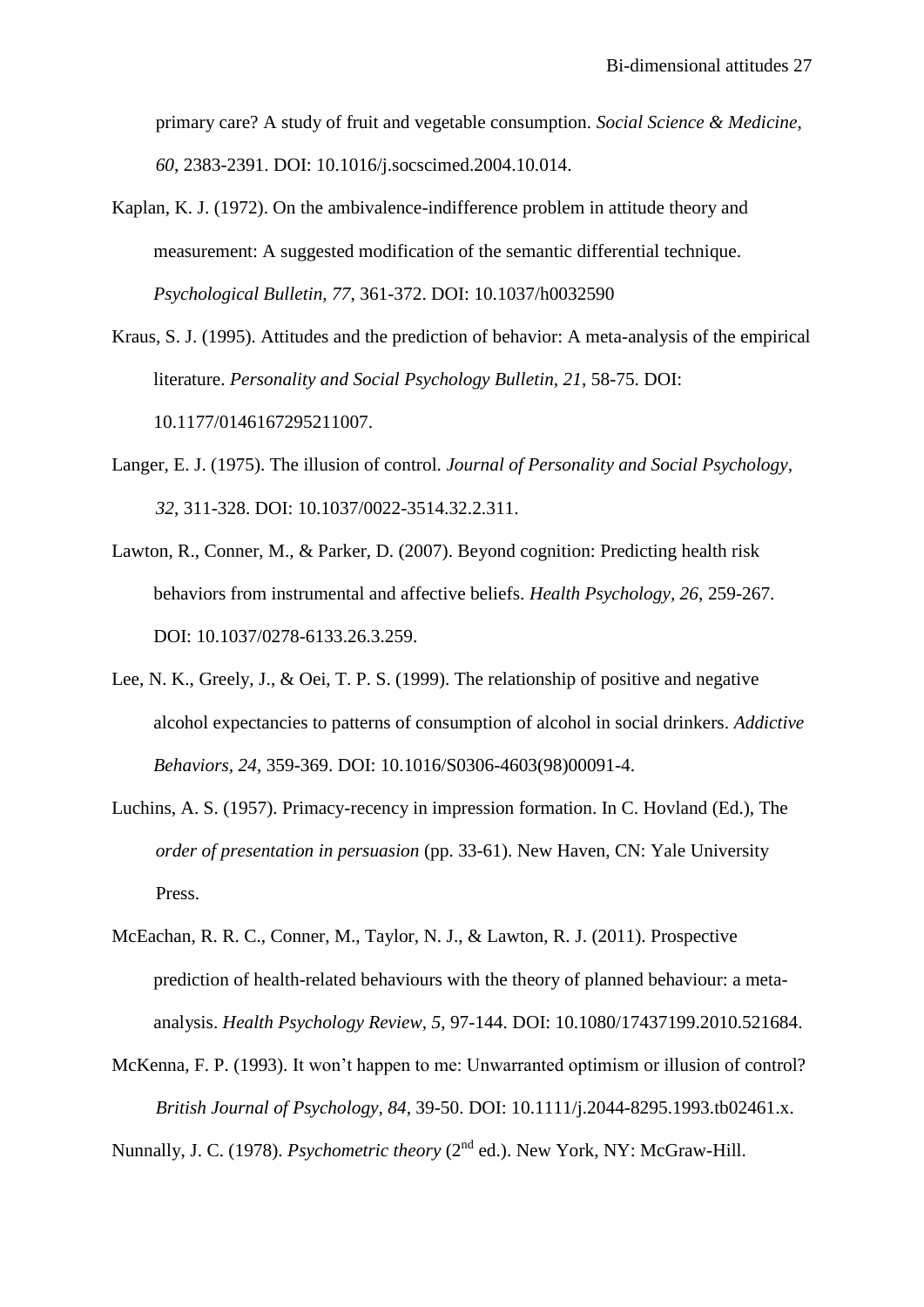- Osgood, C. E., Suci, G. J., & Tanenbaum, P. H. (1957). *The measurement of meaning*. Urbana, IL: University of Illinois Press.
- Paulhus, D. L. (2002). Socially desirable responding: The evolution of a construct. In H. Braun, D.N. Jackson, & D.E. Wiley (Eds.), *The role of constructs in psychological and educational measurement* (pp. 67-88). Hillsdale, NJ: Lawrence Erlbaum Associates.
- Peeters, G., & Czapinski, J. (1990). Positive-negative asymmetry in evaluations: The distinction between affective and informational effects. In W. Stroebe & M. Hewstone (Eds.), *European review of social psychology* (Vol. 1, pp. 33-60). New York, NY: Wiley.
- Rodrigues, A. M., O'Brien, N., French, D. P., Gildewell, L., & Sniehotta, F. F. (2014). The question-behavior effect: Genuine effect or spurious phenomenon? A systematic review of randomized controlled trials with meta analyses. *Health Psychology*, DOI: 10.1037/hea0000104.
- Rozin, P., & Royzman, E. B. (2001). Negativity bias, negativity dominance and contagion. *Personality and Social Psychology Review, 5*, 296-320.

DOI: 10.1207/S15327957PSPR0504\_2.

- Scottish Government (2013). Higher education students and qualifiers at Scottish institutions 2011-12. Retrieved 28 March 2013 from: [http://www.sfc.ac.uk.](http://www.sfc.ac.uk/)
- Tabachnick, B. G., & Fidell, L. S. (1996). *Using multivariate statistics (third edition).* New York, NY: HarperCollins.
- Thompson, S. C. (1999). Illusions of control: How we overestimate our personal influence. *Current Directions in Psychological Science, 8*, 187-190. DOI: 10.1111/1467- 8721.00044.

Thompson, M. M., Zanna, M. P., & Griffin, D. W. (1995). Let's not be indifferent about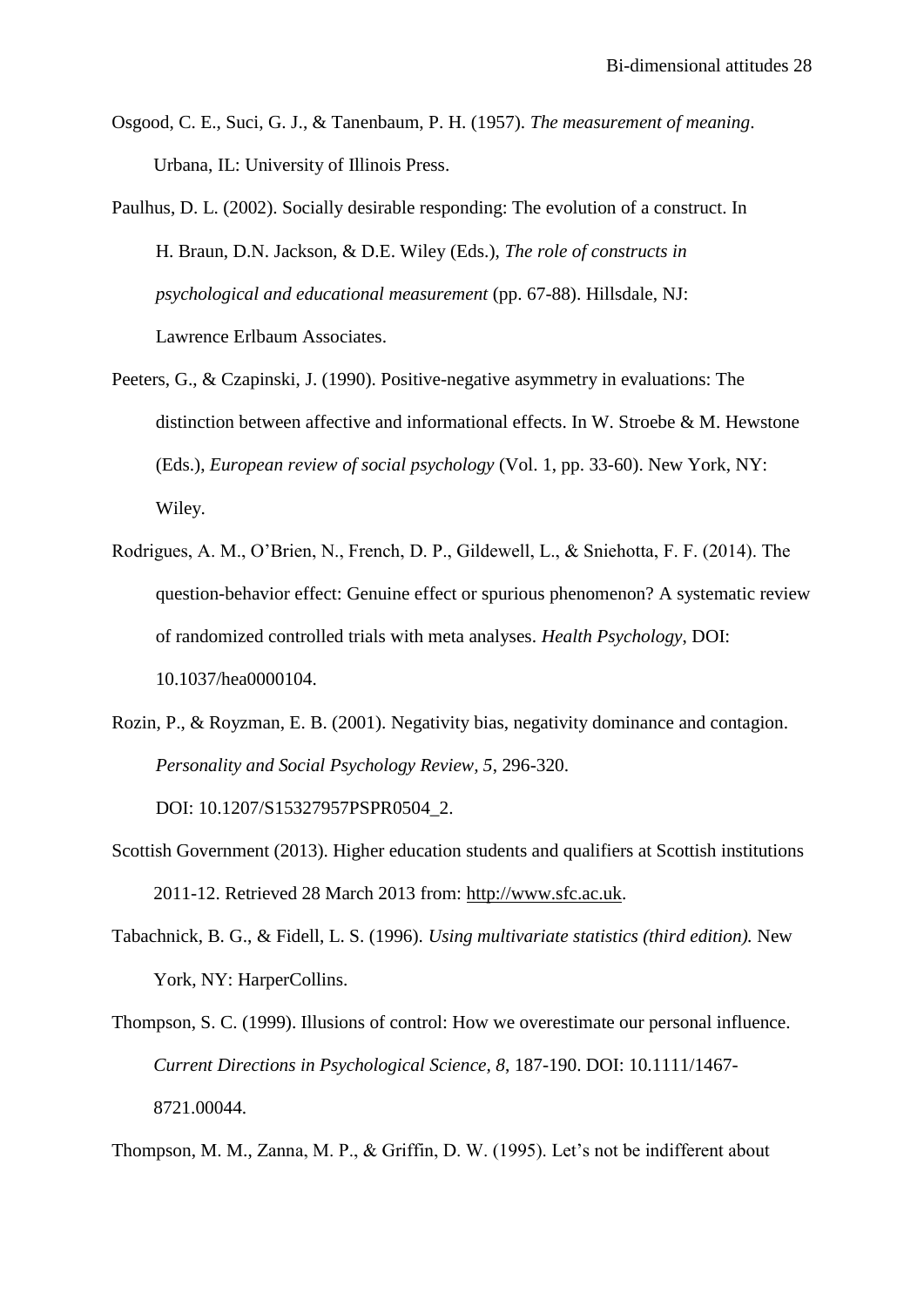(attitudinal) ambivalence. In R. E. Petty & J. A. Krosnick (Eds.), *Attitude strength: Antecedents and consequences* (pp. 361-386). Mahwah, NJ: Lawrence Erlbaum.

- Thurstone, L. L. (1928). Attitudes can be measured. *American Journal of Sociology, 33*, 529- 554. DOI: 10.1086/214483.
- Wallace, D. S., Paulson, R. M., Lord, C. G., Bond, C. F. (2005). Which behaviors do attitudes predict? Meta-analyzing the effects of social pressure and perceived difficulty. *General Review of Psychology, 9*, 214-227. DOI: 10.1037/1089-2680.9.3.214
- Zunft, H. J. F., Friebe, D., Seppelt, B., Widhalm, K., de Winter, A. M. R., de Almeida, M. D. V., Kearney, J. M., & Gibney, M., (1999). Perceived benefits and barriers to physical activity in a nationally representative sample in the European Union. *Public Health Nutrition, 2(Suppl.1a)*, 153-160. DOI: 10.1017/S1368980099000208.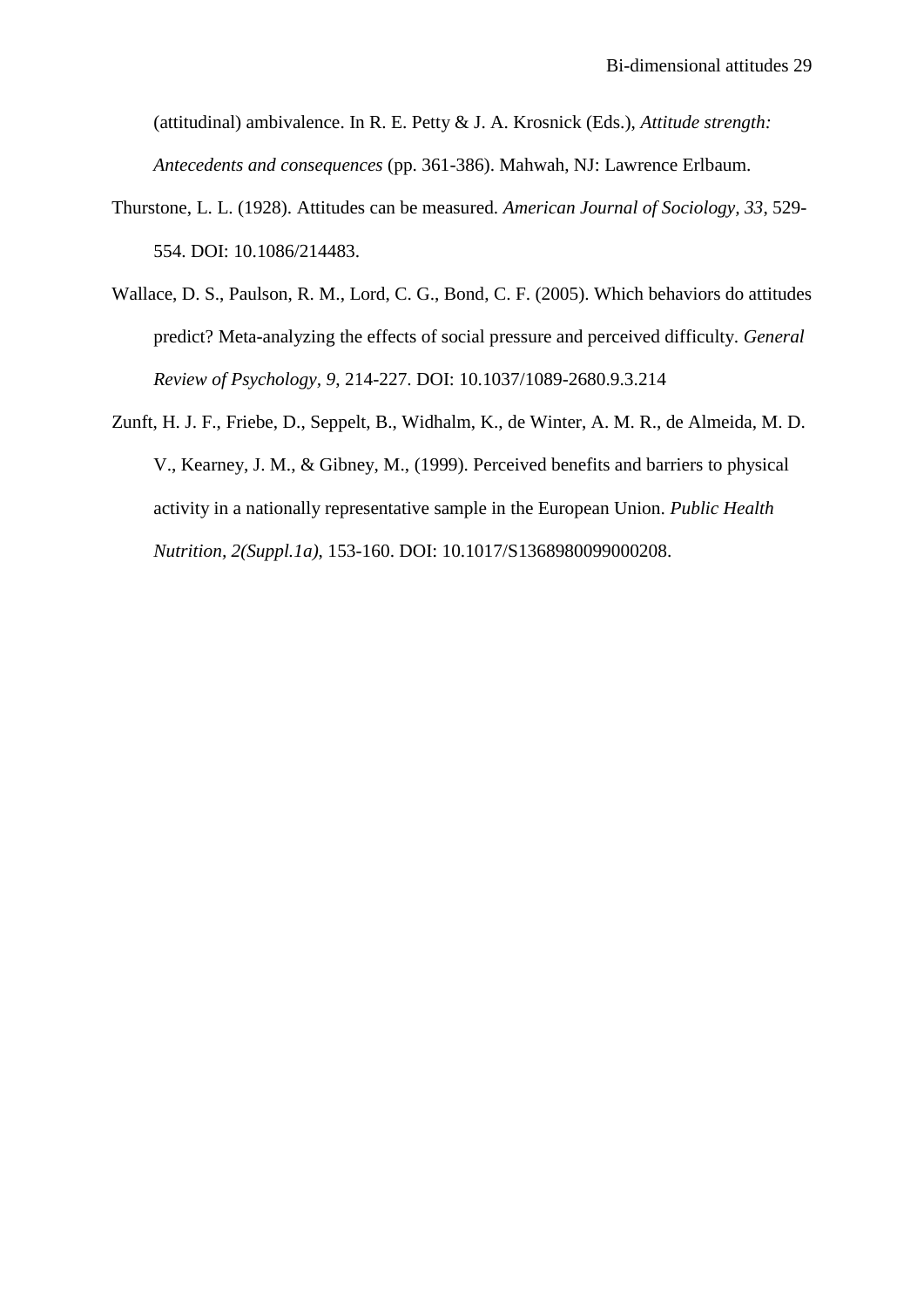#### Footnotes

 $1$  To further ensure that the sampled gender imbalance did not unduly influence the findings of this study, we tested whether gender moderated the relationships between the positive and negative dimensions of attitude, on the one hand, and behavioural intentions, on the other. More specifically, we re-ran the regression analysis presented in table 3 but in addition to the positive and negative attitude dimensions we included gender and the two-way 'gender X positive attitude' and 'gender X negative attitude' interactions as predictors of intentions to binge-drink. Neither interaction was statistically significant.

<sup>2</sup> The data did not support the separation of the instrumental (e.g., positive, beneficial, rewarding) and affective (e.g., fun, pleasant, enjoyable) attitudes items. As the principal components analysis reported in the main text shows, all of the items designed to measure the positive dimension of attitude converged onto a single factor, regardless of whether they tapped instrumentality or affect (see table 1). Similarly, all of the items used to measure the negative dimension of attitude converged on to a single factor. Additionally, we re-ran the main analysis for study 1 (see table 3) using just the instrumental items as independent predictors of behavioural intentions, and again using just the affective items. The pattern of findings was the same.

 $3$  As in study 1 (see footnote 1), we re-ran the main analyses (see table 5) but in addition to the positive and negative attitude dimensions we included gender and the two-way 'gender X positive attitude' and 'gender X negative attitude' interactions as predictors of behavioral intentions. Neither interaction was statistically significant for any behaviour.

<sup>4</sup> We also re-ran the two regression analyses reported in table 7 but in addition to the positive and negative attitude dimensions we included age and the two-way 'age X positive attitude' and 'age X negative attitude' interactions as predictors of subsequent speeding behaviour. In both analyses, the interactions were not statistically significant.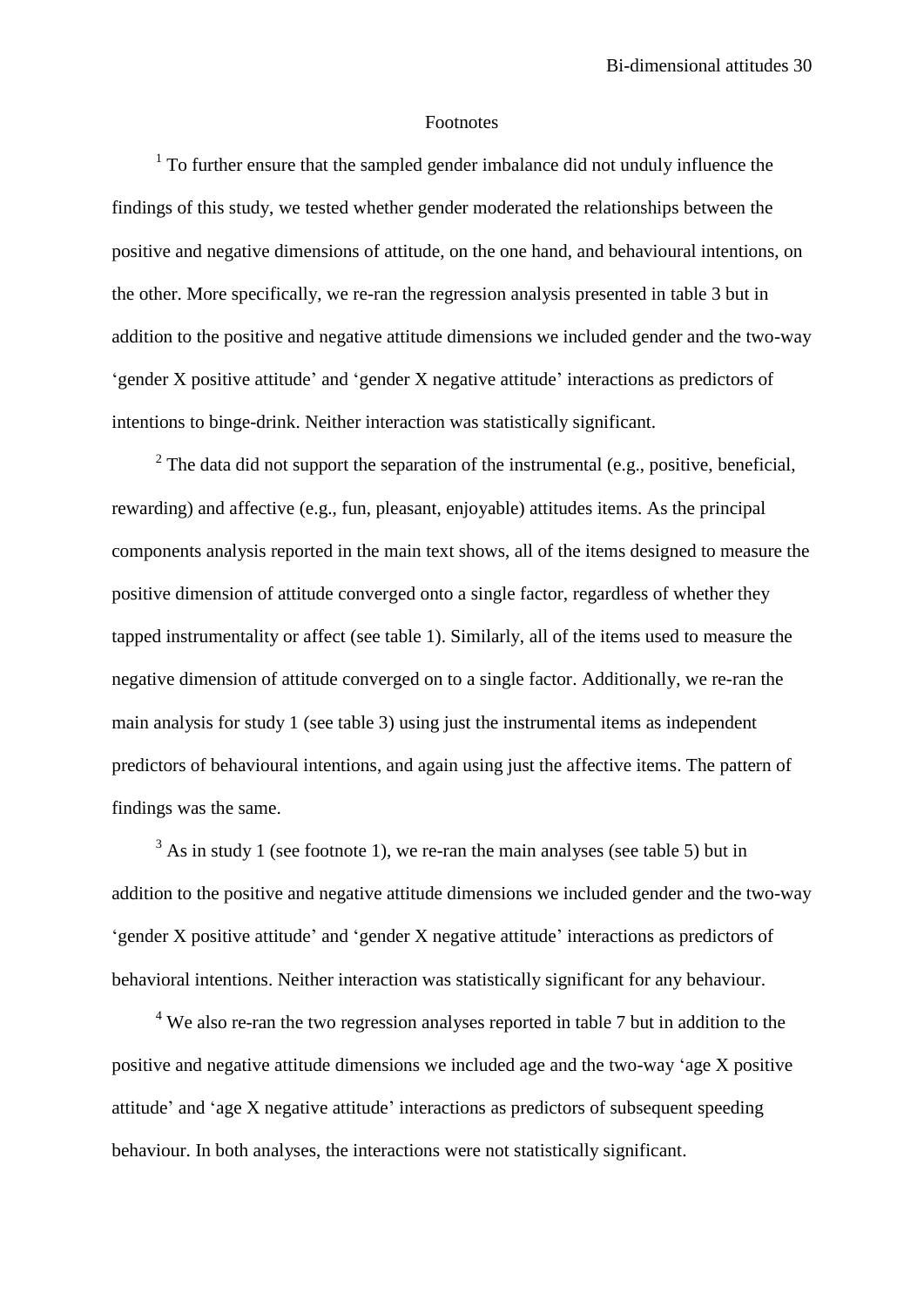<sup>5</sup> The items measuring the positive and negative dimensions of attitude were embedded in a questionnaire that contained a comprehensive list of items to measure demography (e.g., age, gender, employment status and information about number of descendants), driving status and exposure (e.g., vehicle ownership, car usage, and trip purposes), and a range of sociocognitive constructs (e.g., standard measures of theory of planned behaviour variables). Only those items relevant to this article are presented here. Analyses of the other items are reported elsewhere (see Elliott & Thomson, 2010; Elliott, Thomson, Robertson, Stephenson, & Wicks, 2013). For the present purposes, however, the 'other items' served as useful distractors.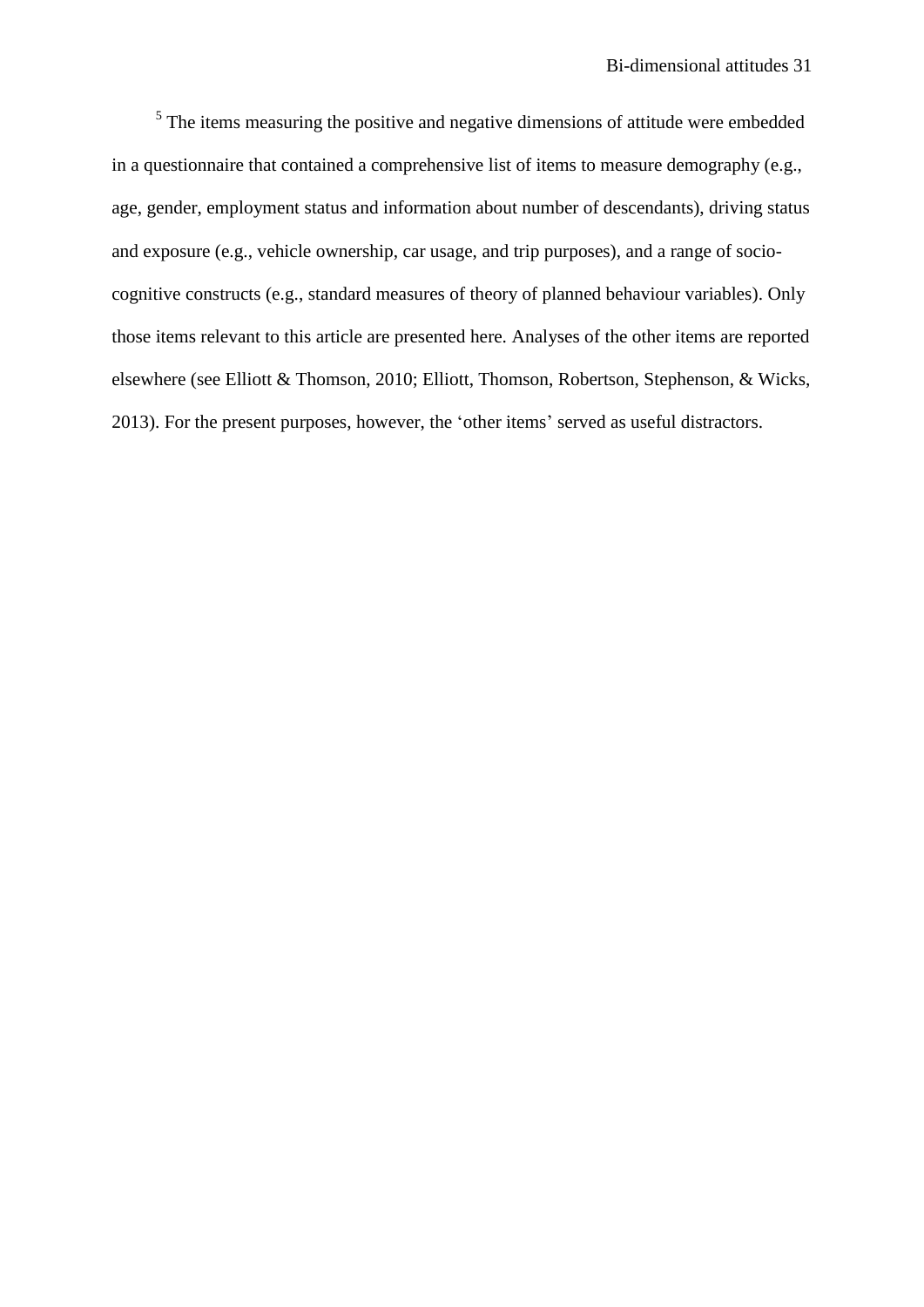| Construct/items                                                                                     |         | Factor       |  |  |
|-----------------------------------------------------------------------------------------------------|---------|--------------|--|--|
|                                                                                                     | I       | $\mathbf{I}$ |  |  |
| Attitude (Positive Dimension)                                                                       |         |              |  |  |
| Think only about the positive outcomes associated with binge-drinking; how positive are they?       | .83     | $-.23$       |  |  |
| Think only about the beneficial outcomes associated with binge-drinking; how beneficial are they?   | .89     | $-.09$       |  |  |
| Think only about the rewarding outcomes associated with binge-drinking; how rewarding are they?     | $.88\,$ | .04          |  |  |
| Think only about the fun outcomes associated with binge-drinking; how fun are they?                 | .91     | $-.02$       |  |  |
| Think only about the pleasant outcomes associated with binge-drinking; how pleasant are they?       | .88     | $-.12$       |  |  |
| Think only about the enjoyable outcomes associated with binge-drinking; how enjoyable are they?     | .75     | $-.02$       |  |  |
| Attitude (Negative Dimension)                                                                       |         |              |  |  |
| Think only about the negative outcomes associated with binge-drinking; how negative are they?       | $-.22$  | .45          |  |  |
| Think only about the harmful outcomes associated with binge-drinking; how harmful are they?         | $-.13$  | .67          |  |  |
| Think only about the unrewarding outcomes associated with binge-drinking; how unrewarding are they? | $-.05$  | .69          |  |  |
| Think only about the boring outcomes associated with binge-drinking; how boing are they?            | .00     | .62          |  |  |
| Think only about the unpleasant outcomes associated with binge-drinking; how unpleasant are they?   | $-.04$  | .74          |  |  |
| Think only about the unenjoyable outcomes associated with binge-drinking; how unenjoyable are they? | .08     | .64          |  |  |
| % variance explained                                                                                | 37.52   | 21.35        |  |  |

| Table 1. Principal components analysis (varimax rotation) of the items measuring the positive and negative dimensions of attitude (study 1) |  |  |
|---------------------------------------------------------------------------------------------------------------------------------------------|--|--|
|---------------------------------------------------------------------------------------------------------------------------------------------|--|--|

Note. Italics indicate loading values greater than a cut-off of 0.40.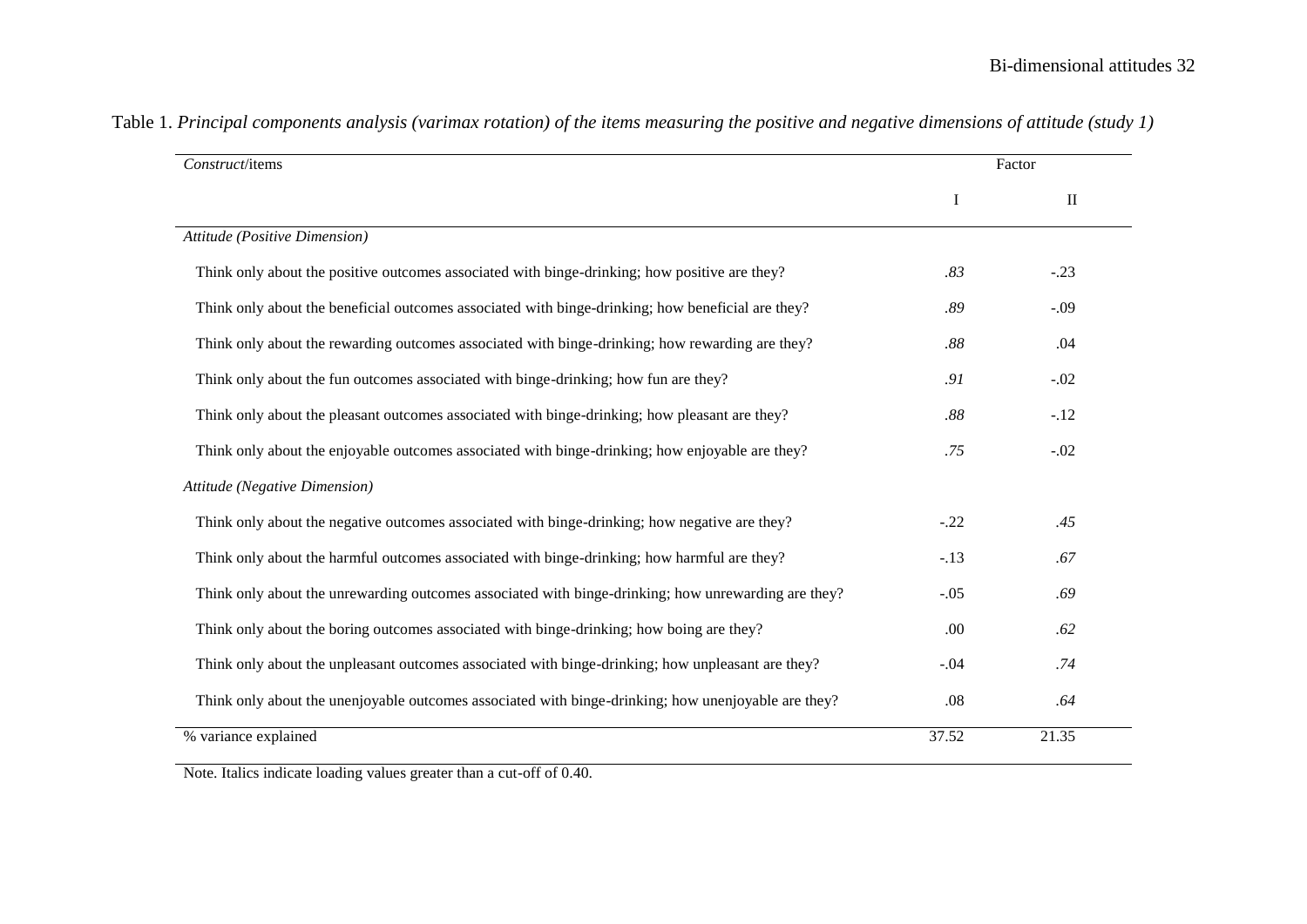| Variable                                     | . . | ◠<br>۷.                  | 3.       | $\boldsymbol{M}$ | SD   | Range             | No. of items | Cronbach's $\alpha$ |
|----------------------------------------------|-----|--------------------------|----------|------------------|------|-------------------|--------------|---------------------|
|                                              |     |                          |          |                  |      |                   | in scale     |                     |
| 1. Behavioural Intention                     |     | $.59**$                  | $-.27**$ | 5.61             | 1.32 | $1 \text{ to } 9$ |              | .92                 |
| 2. Attitude (Positive Dimension)             |     | $\overline{\phantom{m}}$ | $-.17*$  | 5.99             | 1.70 | $1$ to $9$        | 6            | .92                 |
| 3. Attitude (Negative Dimension)             |     |                          |          | 6.90             | 1.24 | $1$ to $9$        | 6            | .73                 |
| $\psi$ . $\Delta E$ $\psi \psi$ . $\Delta 1$ |     |                          |          |                  |      |                   |              |                     |

Table 2. *Descriptive statistics and correlations for binge-drinking (study 1)*

\*  $p < .05$ . \*\*  $p < .01$ .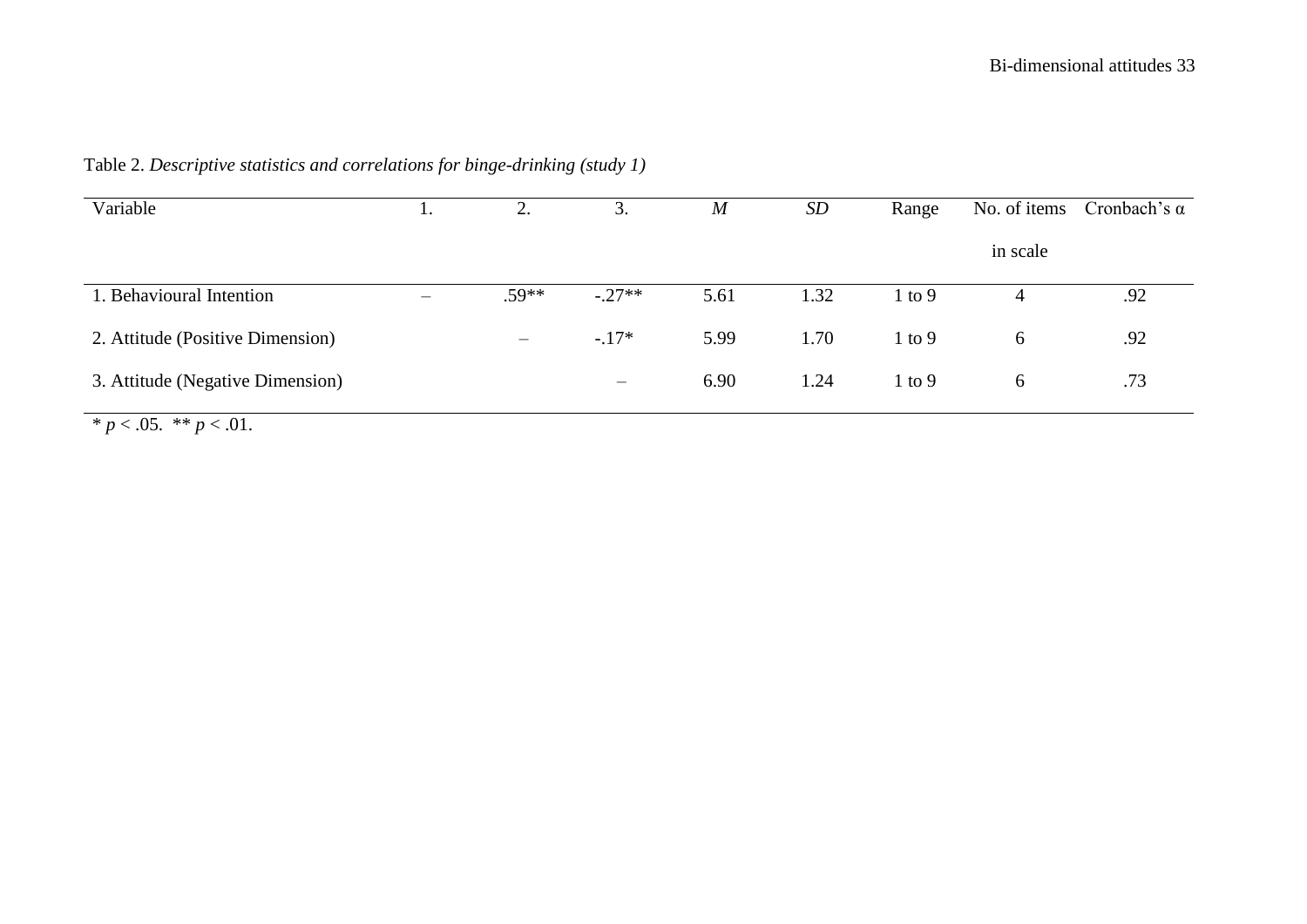Table 3. *Multiple linear regression predicting intentions to binge-drink from the positive and negative dimensions of attitude (study 1)*

| Variables                            |     | F         |         | t for difference |
|--------------------------------------|-----|-----------|---------|------------------|
|                                      |     |           |         |                  |
| <b>Attitude (Positive Dimension)</b> | .38 | $27.76**$ | $.57**$ |                  |
|                                      |     |           |         | $2.17*$          |
| <b>Attitude</b> (Negative Dimension) |     |           | $-17*$  |                  |
|                                      |     |           |         |                  |

 $\overline{\qquad \qquad \ast p < .05. \ \ast \ast p < .01.}$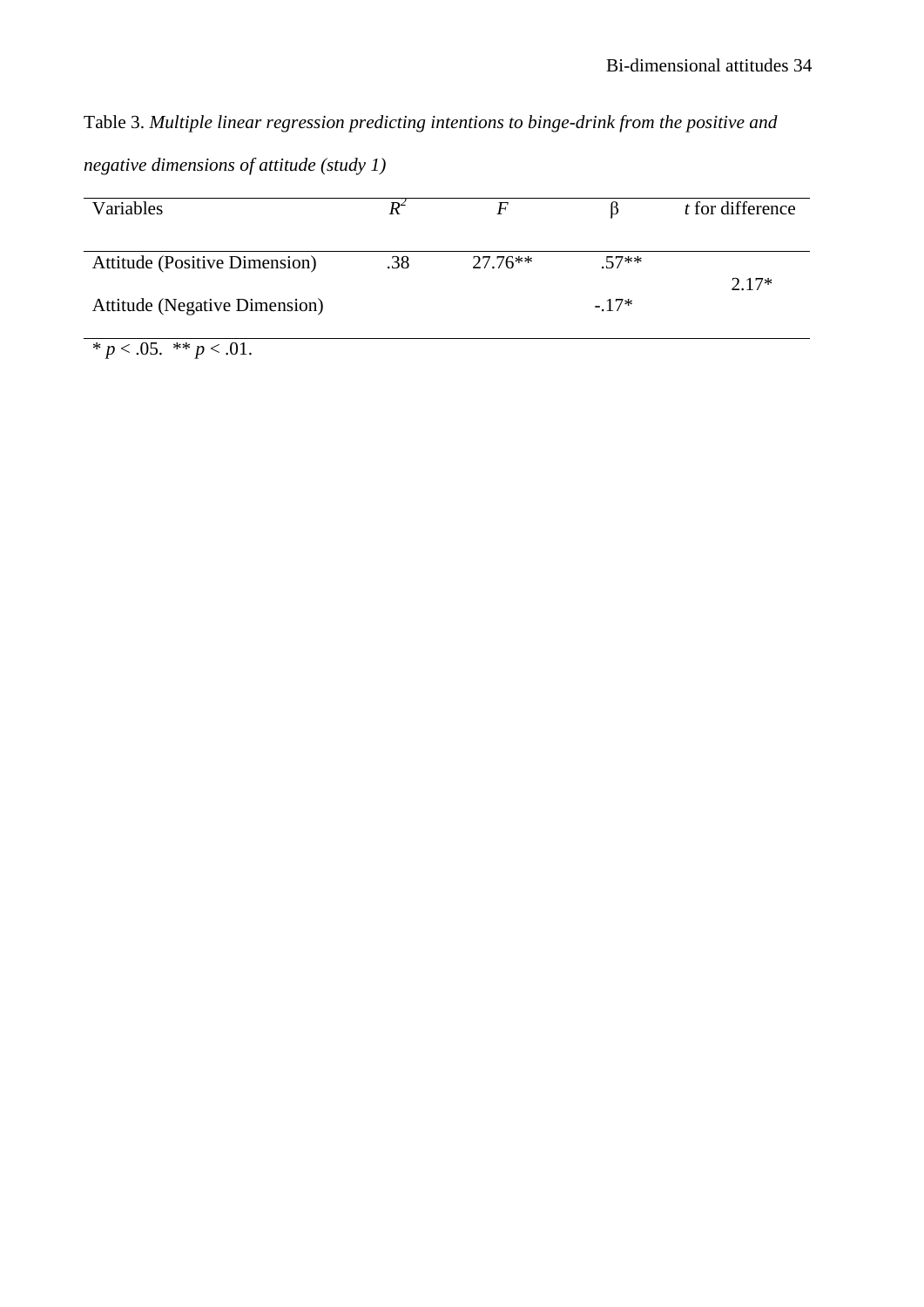| Behaviour/Variables              | 1. | 2.                       | 3.                             | $\boldsymbol{M}$ | $\boldsymbol{SD}$ | Range      |
|----------------------------------|----|--------------------------|--------------------------------|------------------|-------------------|------------|
| <b>Binge-Drinking</b>            |    |                          |                                |                  |                   |            |
| 1. Behavioural Intention         |    | $.69*$                   | $-.38*$                        | 4.87             | 2.88              | $1$ to $9$ |
| 2. Attitude (Positive Dimension) |    | $\qquad \qquad -$        | $-.31*$                        | 5.62             | 2.77              | $1$ to $9$ |
| 3. Attitude (Negative Dimension) |    |                          | $\qquad \qquad -$              | 5.19             | 2.85              | $1$ to $9$ |
| Eating a high saturated-fat diet |    |                          |                                |                  |                   |            |
| 1. Behavioural Intention         |    | $.56*$                   | $-.30*$                        | 6.07             | 2.08              | $1$ to $9$ |
| 2. Attitude (Positive Dimension) |    | $\overline{\phantom{0}}$ | $-.26*$                        | 6.45             | 2.11              | $1$ to $9$ |
| 3. Attitude (Negative Dimension) |    |                          | $\qquad \qquad -$              | 3.16             | 2.00              | $1$ to $9$ |
| <b>Smoking</b>                   |    |                          |                                |                  |                   |            |
| 1. Behavioural Intention         |    | $.71*$                   | $-.46*$                        | 2.33             | 2.43              | $1$ to $9$ |
| 2. Attitude (Positive Dimension) |    | $\qquad \qquad -$        | $-.33*$                        | 2.90             | 2.72              | $1$ to $9$ |
| 3. Attitude (Negative Dimension) |    |                          | $\qquad \qquad \longleftarrow$ | 7.20             | 2.72              | $1$ to $9$ |

# Table 4. *Correlations and descriptive statistics for binge-drinking and eating a high saturated fat diet (study 2)*

 $* p < .01.$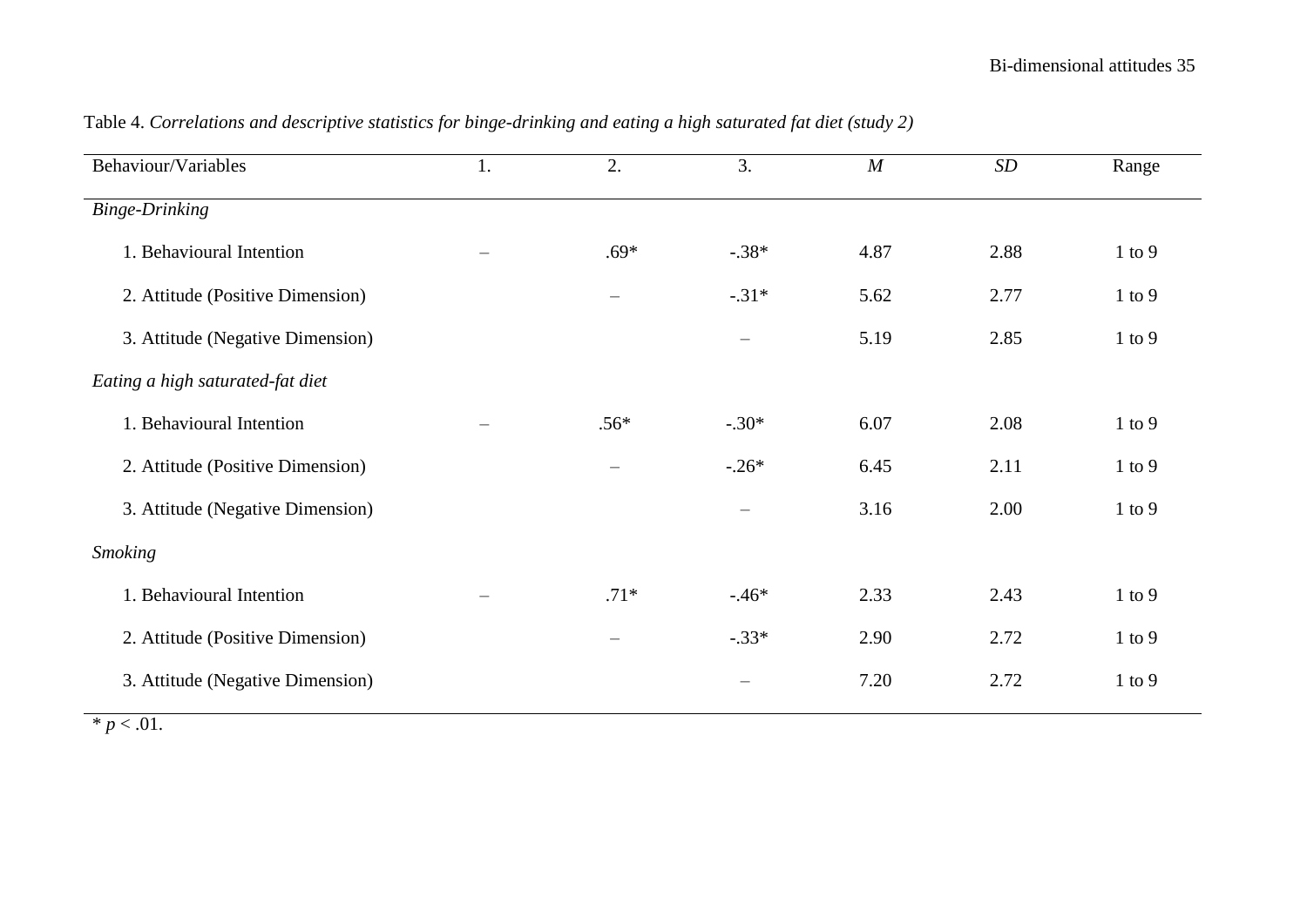# Table 5. *Multiple linear regressions predicting intentions to binge-drink, eat a high saturated fat diet and smoke from the positive and negative*

| Behaviour                        | $R^2$ |         | $\beta_{ATT\_POS}$ | $\beta_{ATT\_NEG}$ | t for difference |
|----------------------------------|-------|---------|--------------------|--------------------|------------------|
| Binge-drinking                   | .51   | 99.04*  | $.64*$             | $-.18*$            | $5.46*$          |
| Eating a high saturated-fat diet | .34   | 48.90*  | $.52*$             | $-.17*$            | $3.37*$          |
| Smoking                          | .55   | 117.22* | $.62*$             | $-.25*$            | $4.46*$          |

*dimensions of attitude (study 2)*

 $* p < .01$ . ATT\_POS = Positive Dimension of Attitude. ATT\_NEG = Negative Dimension of Attitude.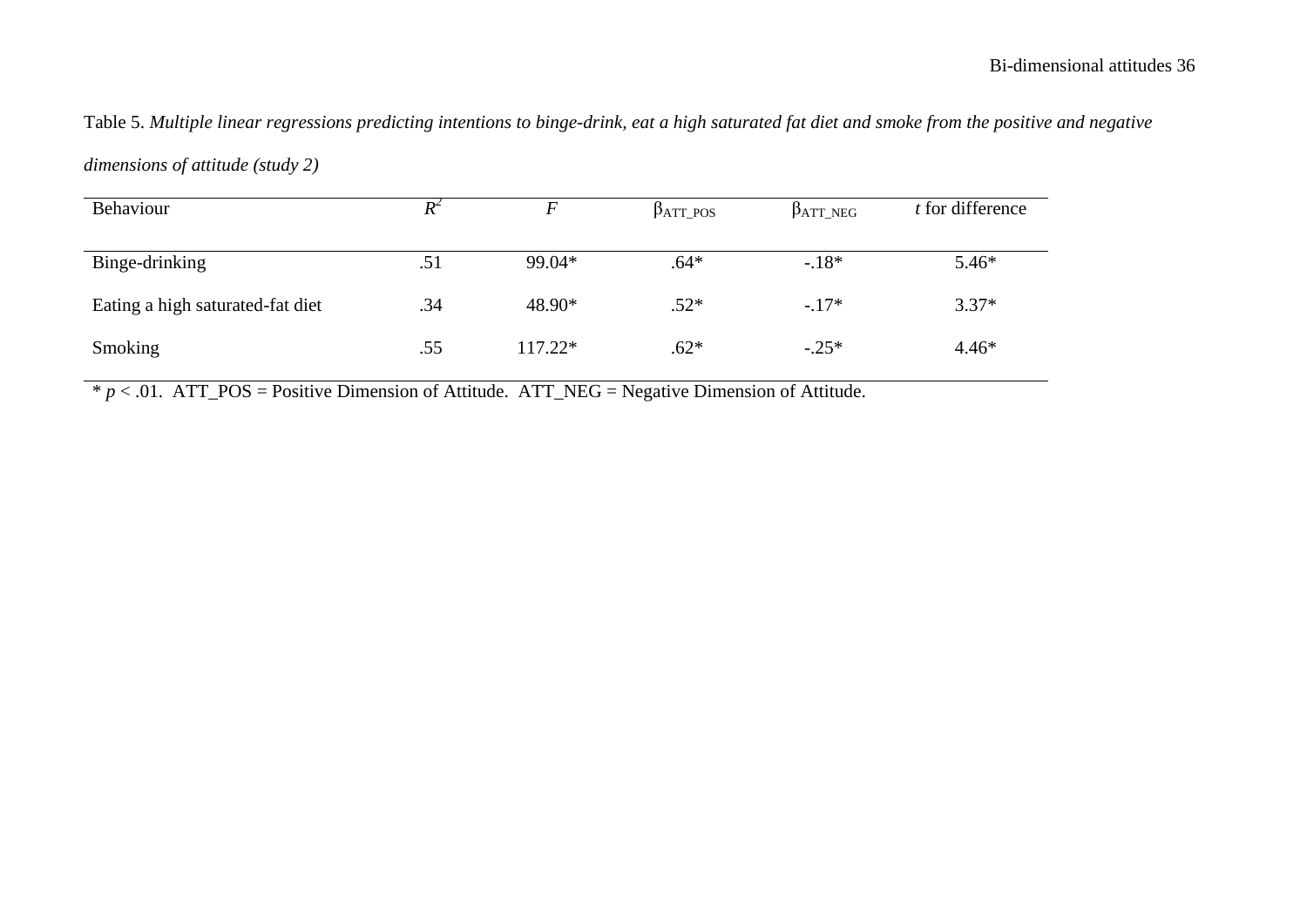| Variable                         | 1. | 2.                       | 3.                | M    | SD   | Range      |
|----------------------------------|----|--------------------------|-------------------|------|------|------------|
| Speeding on urban roads          |    |                          |                   |      |      |            |
| 1. Subsequent Behaviour          |    | $.33*$                   | $-.18*$           | 3.14 | 1.99 | $1$ to $9$ |
| 2. Attitude (Positive Dimension) |    | $\overline{\phantom{0}}$ | $-.23*$           | 1.83 | 1.57 | $1$ to $9$ |
| 3. Attitude (Negative Dimension) |    |                          | $\hspace{0.05cm}$ | 7.47 | 2.31 | $1$ to $9$ |
| Speeding on rural roads          |    |                          |                   |      |      |            |
| 1. Subsequent Behaviour          |    | $.40*$                   | $-.19*$           | 3.12 | 2.04 | $1$ to $9$ |
| 2. Attitude (Positive Dimension) |    |                          | $-.24*$           | 2.11 | 1.82 | $1$ to $9$ |
| 3. Attitude (Negative Dimension) |    |                          |                   | 7.32 | 2.31 | $1$ to $9$ |

Table 6. *Correlations and descriptive statistics for speeding on urban roads and rural roads (study 3)*

 $* p < .002$ .